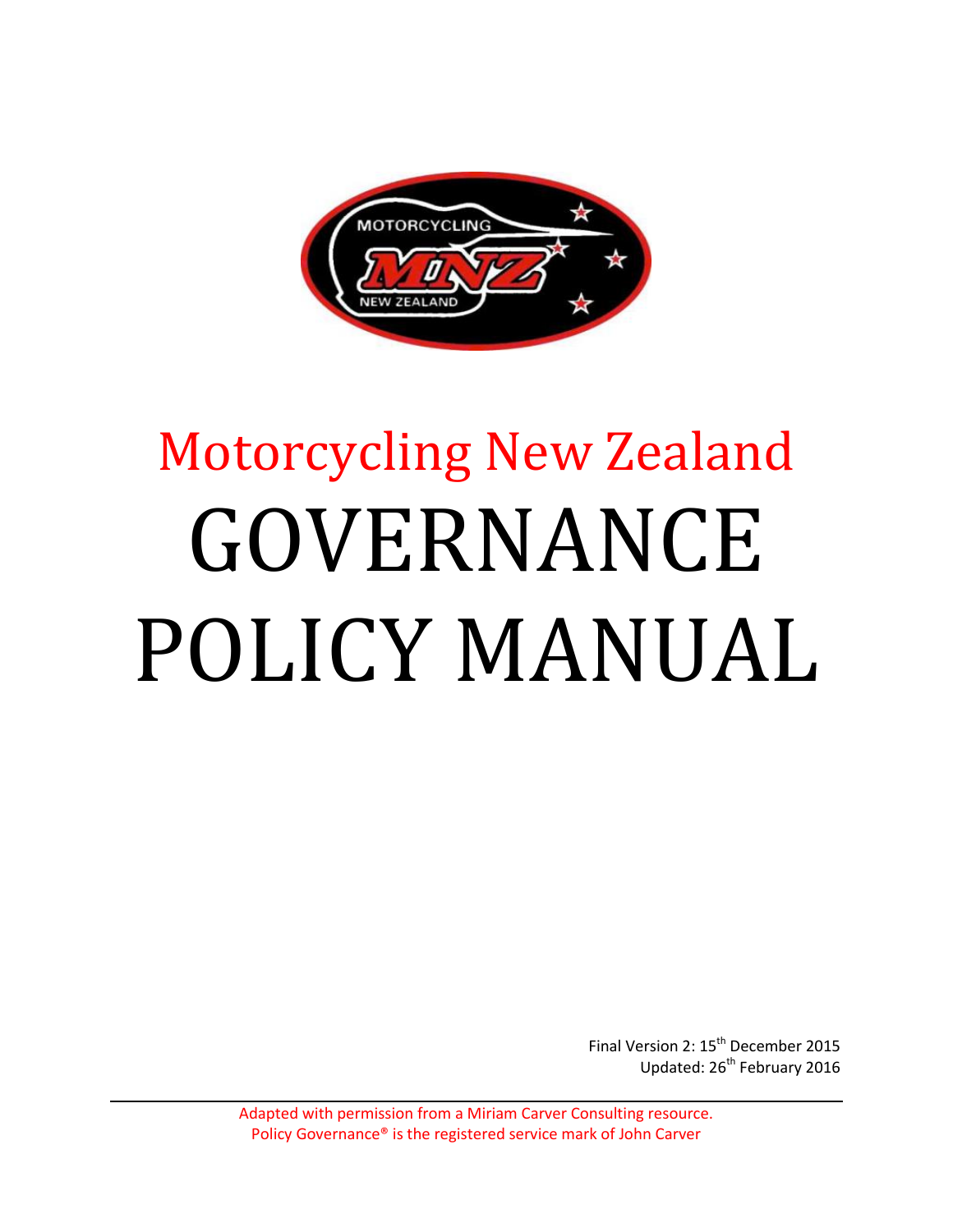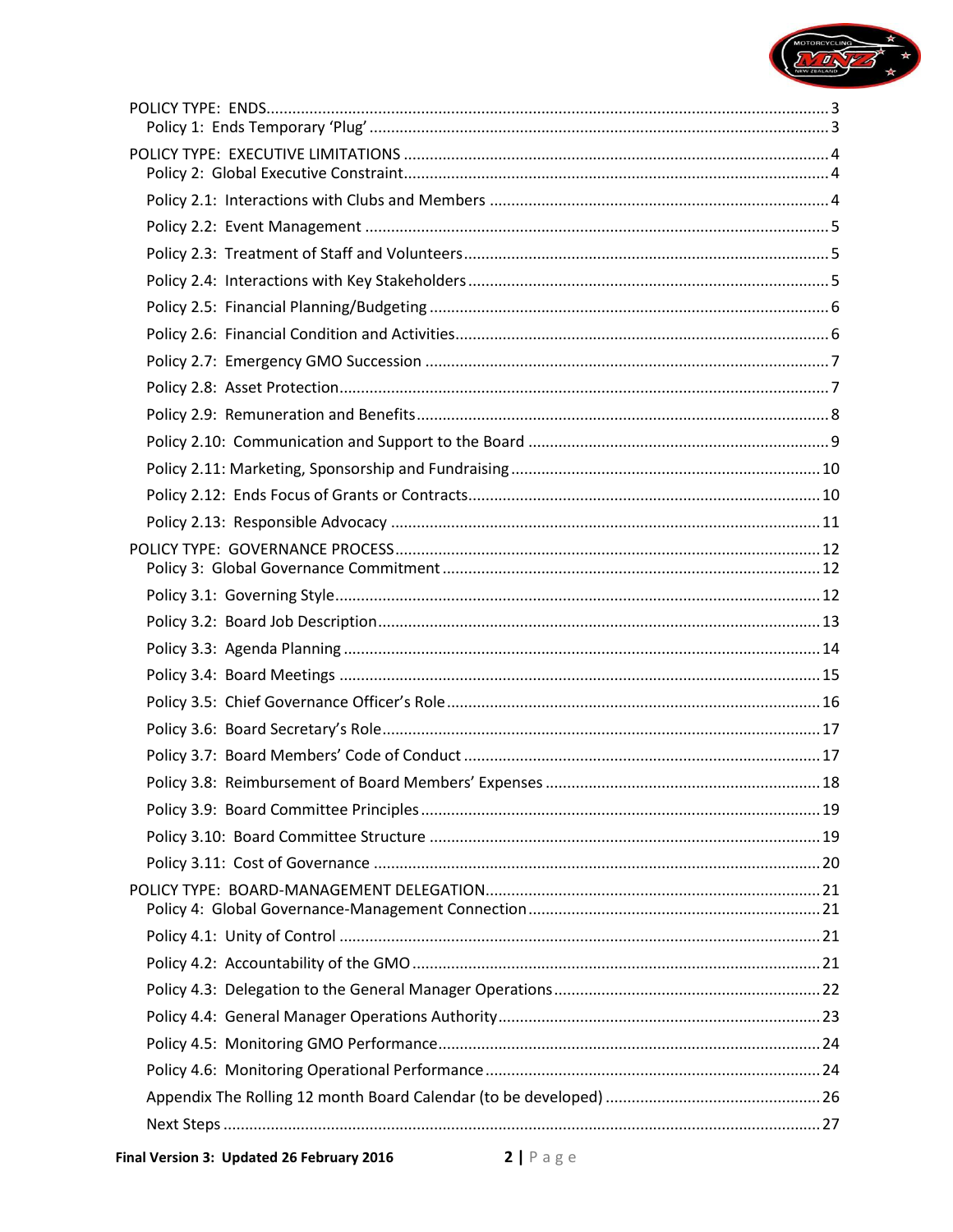

#### <span id="page-2-0"></span>**POLICY TYPE: ENDS**

# <span id="page-2-1"></span>**Policy 1: Ends Temporary 'Plug'**

MNZ events are seen as being as good as, or better than, events offered by our competitors

People attending motorcycle sport are provided a safe environment

Talented riders taken to the next level

Riders have access to the right machine, coaching and events for identified riders

Riders and New Zealander's can enjoy the sport of motorcycling within the resources available (financial, human and reputational)

Clubs are financially viable and well functioning

Non-affiliated clubs to affiliate to MNZ

Funding sources are secured

Conflicting code (affiliated) events reduced

Provide rules and framework for riders compete fairly

Recruitment and development of all volunteers improved

Future of clubs protected by having volunteers succession sorted

Increased non-competitive club members engaged with MNZ events

Access to land and venues is secured

Profile of MNZ is improved and has a favourable public image

Land owners happy with the environmental code policy

Success of club application for external funding improved

Value added offerings to members increased

National champs profile and professionalism improved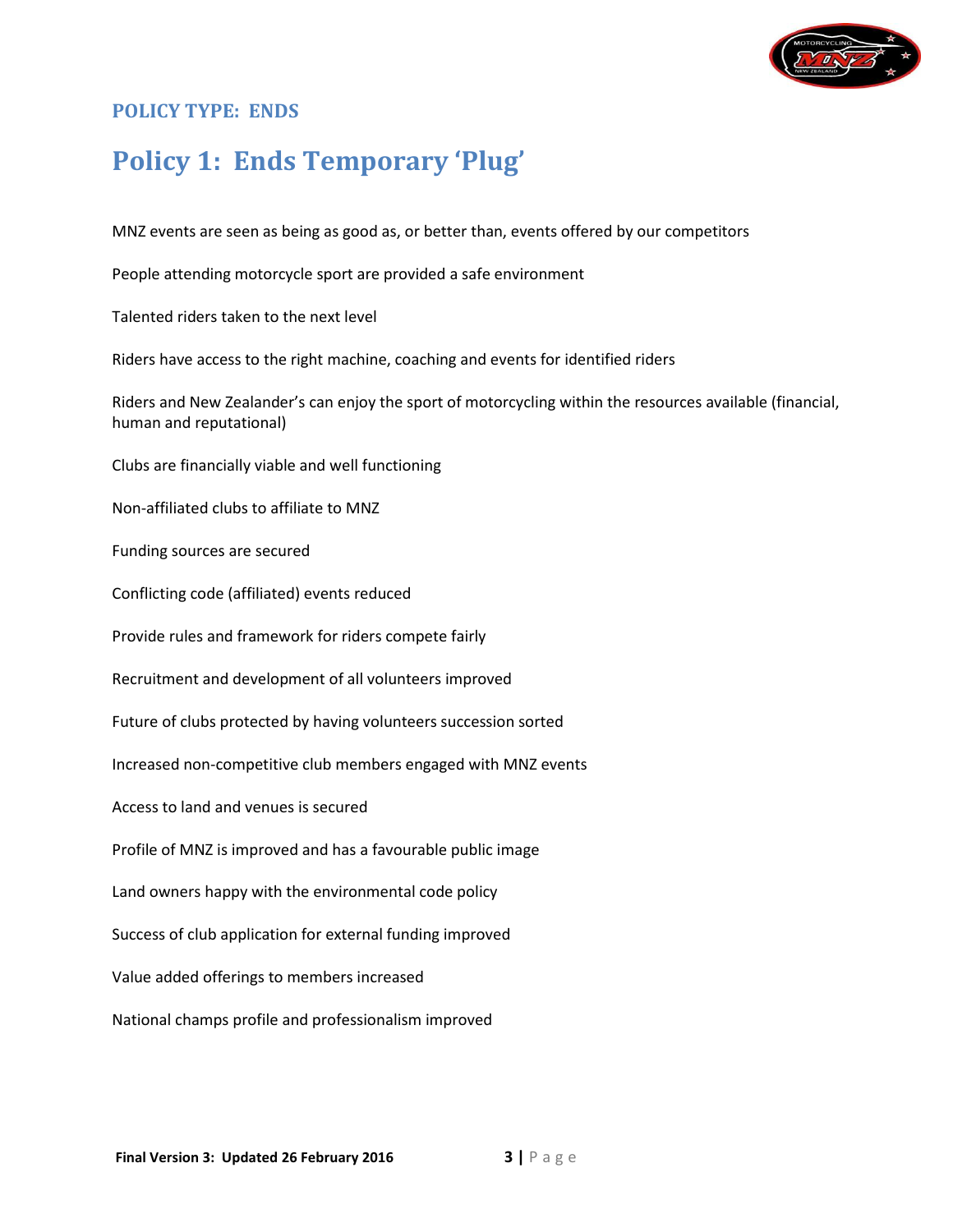

# <span id="page-3-1"></span><span id="page-3-0"></span>**Policy 2: Global Executive Constraint**

The GMO will not cause or allow any organisational practice, activity, decision or circumstance which is either unlawful, imprudent or in violation of commonly accepted business and professional ethics and practices.

*This policy forms the largest (i.e. broadest and therefore most open to interpretation) of all policies in the Executive Limitations policy category. Any further Executive Limitations policies will merely be a narrowing of the provisions of this policy. The next several pages that follow are examples of such further narrowing. Remember that the GMO is granted the authority to use any reasonable interpretation of the board's words he or she chooses.*

#### **POLICY TYPE: EXECUTIVE LIMITATIONS**

## <span id="page-3-2"></span>**Policy 2.1: Interactions with Clubs and Members**

With respect to interactions with clubs and members, the GMO will not cause or allow conditions, procedures, or decisions that are unsupportive, unfair, unsafe, disrespectful, unclear or untimely.

- 1. Elicit information for which there is no clear policy or necessity.
- 2. Use methods of collecting, sharing, using, transmitting, or storing or destruction of personal information that fail to protect against improper access to that information.
- 3. Allow unauthorised control of monies or possessions of clubs or members.
- 4. Operate facilities and services without appropriate consideration of accessibility and privacy.
- 5. Allow clubs and members to be unaware of what may or may not be expected from our services.
- 6. Fail to promote and respect the autonomy and interests of clubs
- 7. Leave clubs and members uninformed of this policy, or without a way to be heard for persons who believe they have not received a reasonable interpretation of their protections under this policy.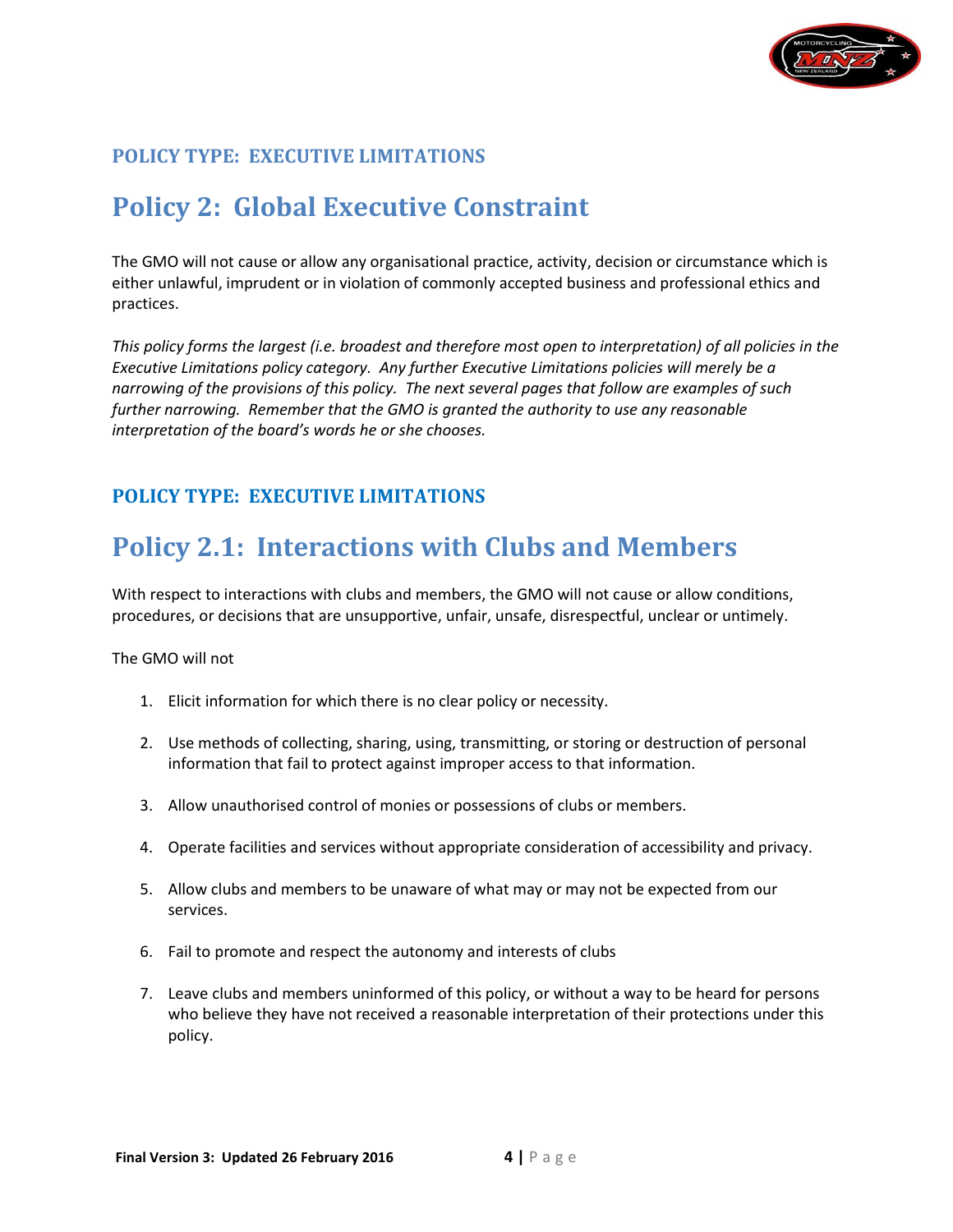

## <span id="page-4-0"></span>**Policy 2.2: Event Management**

The CEO will not allow events to be organised in MNZ's name, without formal event planning and management controls in place.

The CEO will not permit MNZ events to proceed that have not formally provided for rider, officials and public safety.

## **POLICY TYPE: EXECUTIVE LIMITATIONS**

## <span id="page-4-1"></span>**Policy 2.3: Treatment of Staff and Volunteers**

With respect to the treatment of staff and volunteers (e.g. officials, commissioners, etc.) the GMO will not cause or allow *conditions, procedures, or decisions that are unfair, unsafe, disrespectful or unclear.*

The GMO will not

- 1. Fail to provide employees with clear guidelines as to their rights, entitlements and workplace obligations.
- 2. Disadvantage any staff member for non-disruptive expression of dissent.
- 3. Allow the board to be at odds with applicable Health and Safety laws and codes.
- 4. Leave staff uninformed of this policy or without a way to be heard for persons who believe they have not received a reasonable interpretation of their protections under this policy.

## <span id="page-4-2"></span>**POLICY TYPE: EXECUTIVE LIMITATIONS**

## **Policy 2.4: Interactions with Key Stakeholders**

The GMO shall not fail to ensure that sound relations are maintained with all key stakeholders, especially those with whom the organisation has a funding relationship. Accordingly, the General Manager Operations must not:

- 1. Neglect to ensure that there is a formal process for addressing stakeholder expectations and contractual relationships.
- 2. Fail to meet all compliance requirements relating to stakeholder/funder contracts
- 3.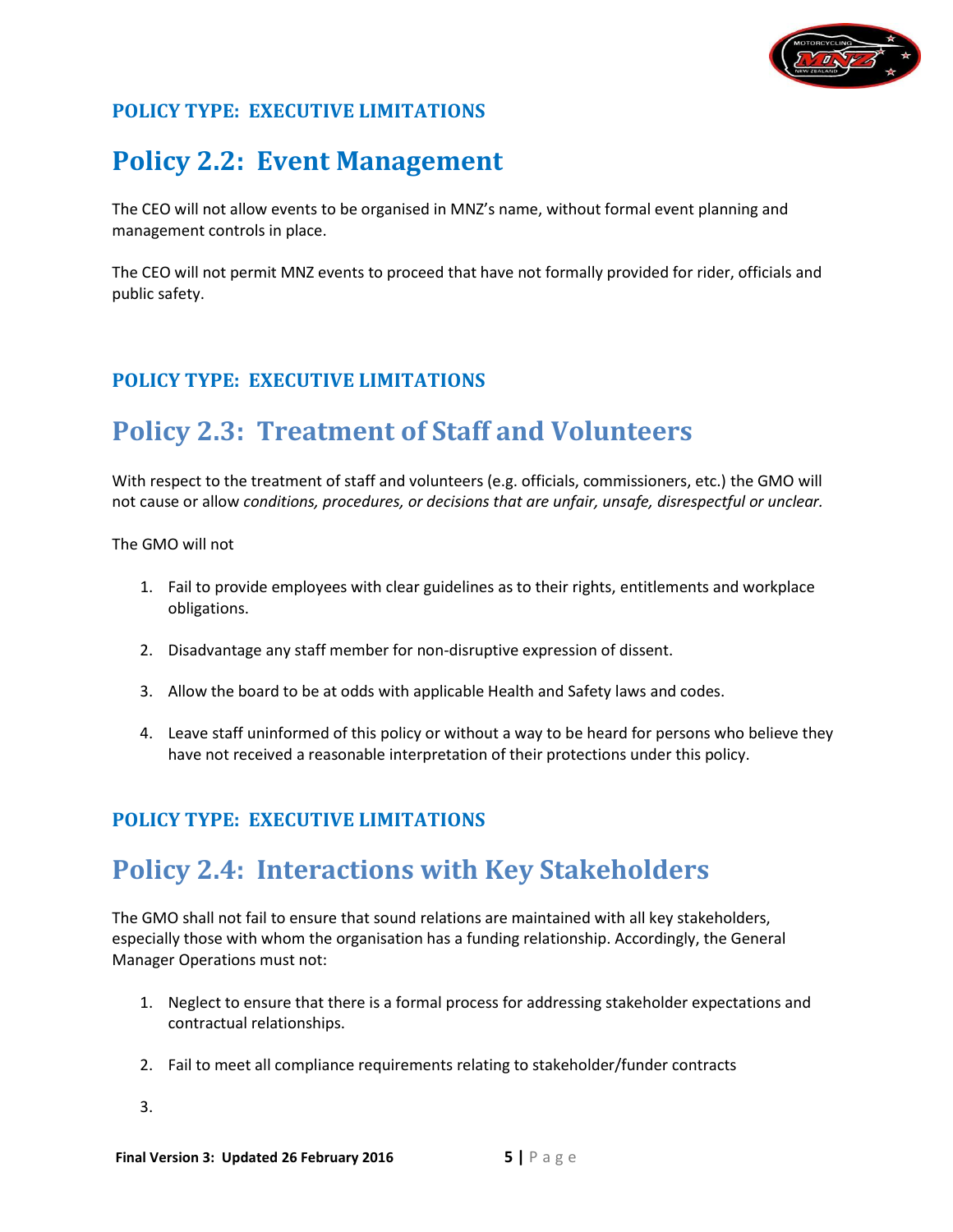

# <span id="page-5-0"></span>**Policy 2.5: Financial Planning/Budgeting**

Financial planning for any financial year or the remaining part of any financial year will not

- deviate materially from the board's Ends policies*,*
- risk financial jeopardy or impropriety,
- or fail to be derived from a three year rolling strategic plan.

The GMO will not allow budgeting that

- 1. Risks incurring those situations or conditions described as unacceptable in the board policy (2.6) '*Financial Condition and Activities*'.
- 2. Omits credible projection of revenues, expenses and cash flow; separation of capital and operational items; and disclosure of planning assumptions.
- 3. Provides less for board funding during the year than is set out in the Cost of Governance policy (3.11).

## **POLICY TYPE: EXECUTIVE LIMITATIONS**

# <span id="page-5-1"></span>**Policy 2.6: Financial Condition and Activities**

With respect to the actual, ongoing financial condition and activities, the GMO will not cause or allow the development of financial jeopardy, impropriety, or material deviation of actual expenditures from board priorities established in Ends policies.

- 1. Expend no more than \$100,000 more funds than have been received in the financial year to date unless the debt guideline (sub-clause 2 below is met).
- 2. Incur debt in an amount greater than can be repaid by certain, otherwise unencumbered revenues within 90 days.
- 3. Other than allowed in (1) above, use any long term reserves for a purpose other than for which the reserve was created.
	- a: The GMO will not fail to have an operational reserve of at least \$500,000
	- b: The GMO will not fail to have a special projects amount of \$250,000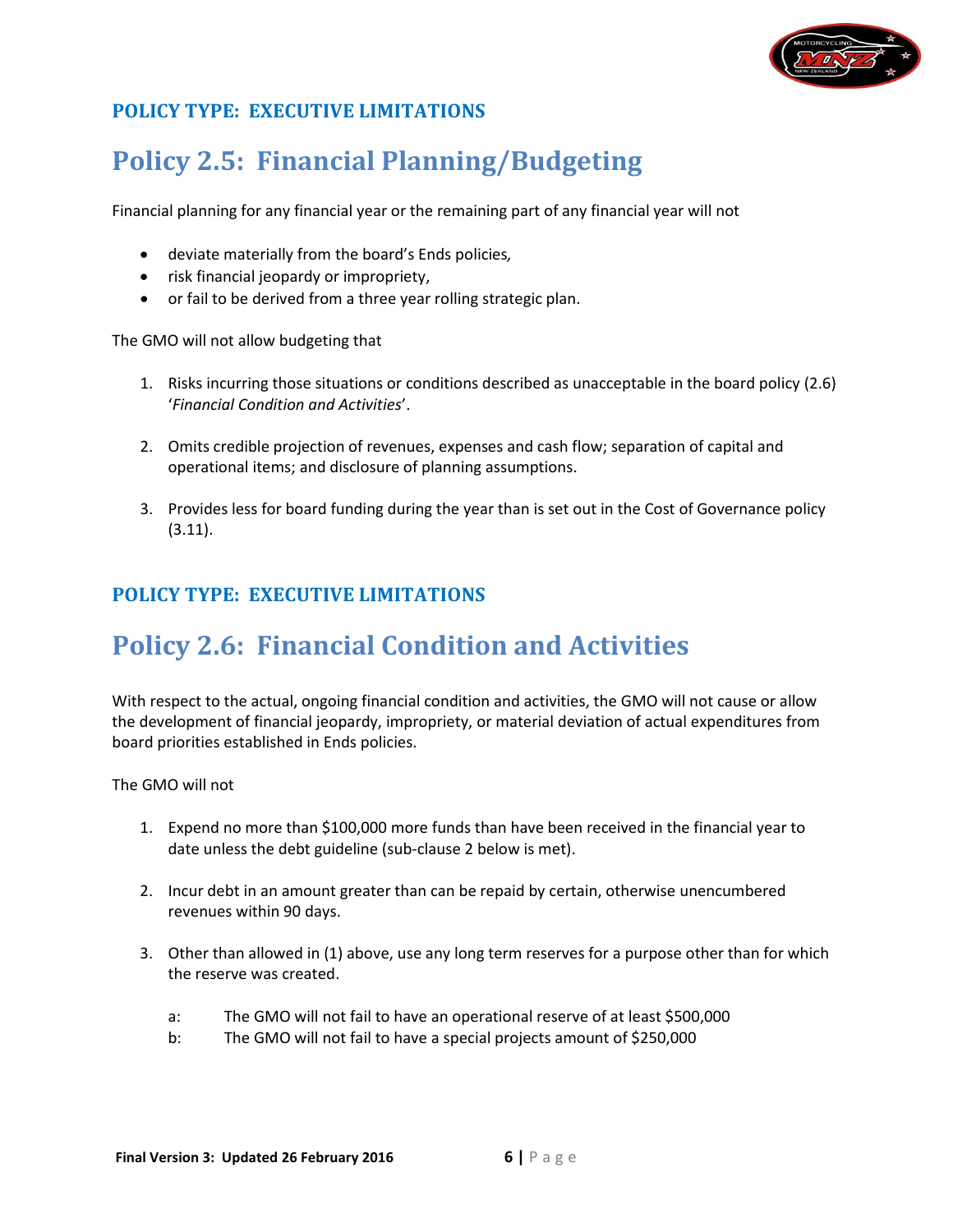

- 4. Conduct inter-fund shifting.
- 5. Allow payroll, disbursements and debts to be settled in an untimely manner.
- 6. Allow tax payments or other government ordered payments or filings to be overdue or inaccurately filed.
- 7. Make a single purchase of greater than \$4,000 or new multi-year commitment of greater than \$4,000 outside of budget, nor split orders to avoid this limit.
- 8. Acquire, encumber or dispose of real estate or assets with a higher book value of \$5,000.
- 9. Allow receivables to be un-pursued after a reasonable grace period.

## <span id="page-6-0"></span>**Policy 2.7: Emergency GMO Succession**

In order to protect the board from sudden loss of GMO services, the organisation will not be without at least one other staff member sufficiently familiar with board and GMO issues and processes to enable them to take over with reasonable proficiency as an interim successor.

#### **POLICY TYPE: EXECUTIVE LIMITATIONS**

## <span id="page-6-1"></span>**Policy 2.8: Asset Protection**

The GMO will not cause or allow assets to be unprotected, inadequately maintained, or unnecessarily risked.

- 1. Expose the organisation, its board or staff to claims of liability.
- 2. Allow board members, staff, and the organisation itself to be inadequately insured.
- 3. Allow staff access to funds for personal use.
- 4. Allow unauthorised control of MNZ monies or possessions by clubs and members.
- 5. Subject property, vehicles and equipment to improper wear and tear or insufficient maintenance.
- 6. Make any purchase wherein normally prudent protection has not been given against conflict of interest.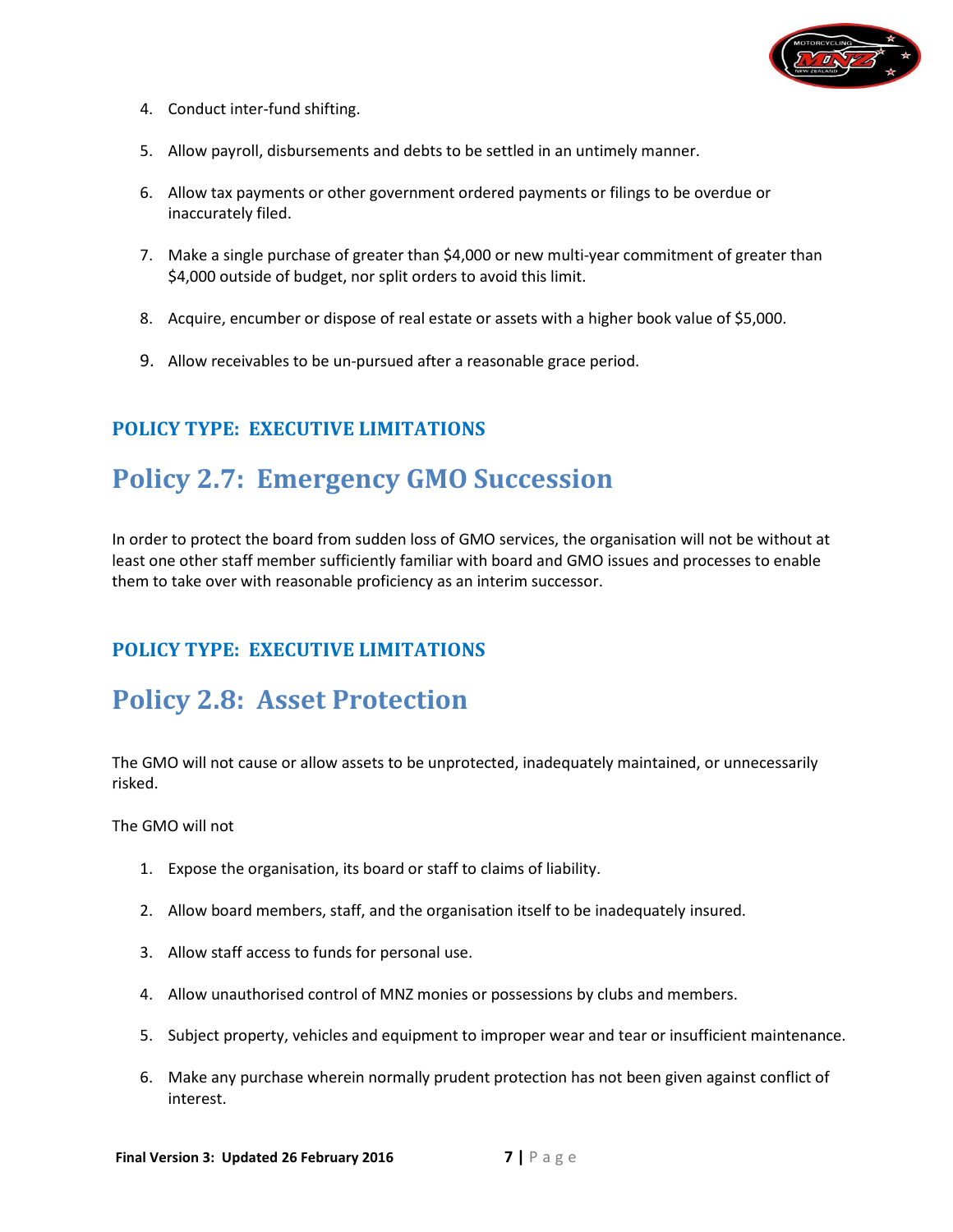

- 7. Allow intellectual property, information and files to be exposed to loss or significant damage.
- 8. Receive, process or disburse funds under controls that are insufficient to meet the board-appointed auditor's standards.
- 9. Compromise the independence of the board's external monitoring or advice. Engaging parties already chosen by the board as consultants or advisers is unacceptable.
- 10. Invest or hold operating capital in insecure instruments, including uninsured cheque accounts and bonds of less than AA- rating at any time, or in non-interest-bearing accounts except where necessary to facilitate ease in operational transactions.
- 11. Endanger the organisation's public image, credibility, or its ability to accomplish Ends.
- 12. Change the organisation's name or substantially alter its identity in the community.
- 13. Cause or allow the MNZ staff and volunteer resource pool to be inadequately maintained.

## <span id="page-7-0"></span>**Policy 2.9: Remuneration and Benefits**

With respect to employment, remuneration, and benefits to staff, the GMO will not cause or allow jeopardy to financial integrity or to public image.

- 1. Change the GMO's own remuneration and benefits.
- 2. Promise or imply on-going employment that is not provided for in a staff establishment plan.
- 3. Establish current remuneration and benefit scales that deviate materially from the geographic or sports sector for the skills employed.
- 4. Establish or change benefits so as to cause unpredictable or inequitable situations.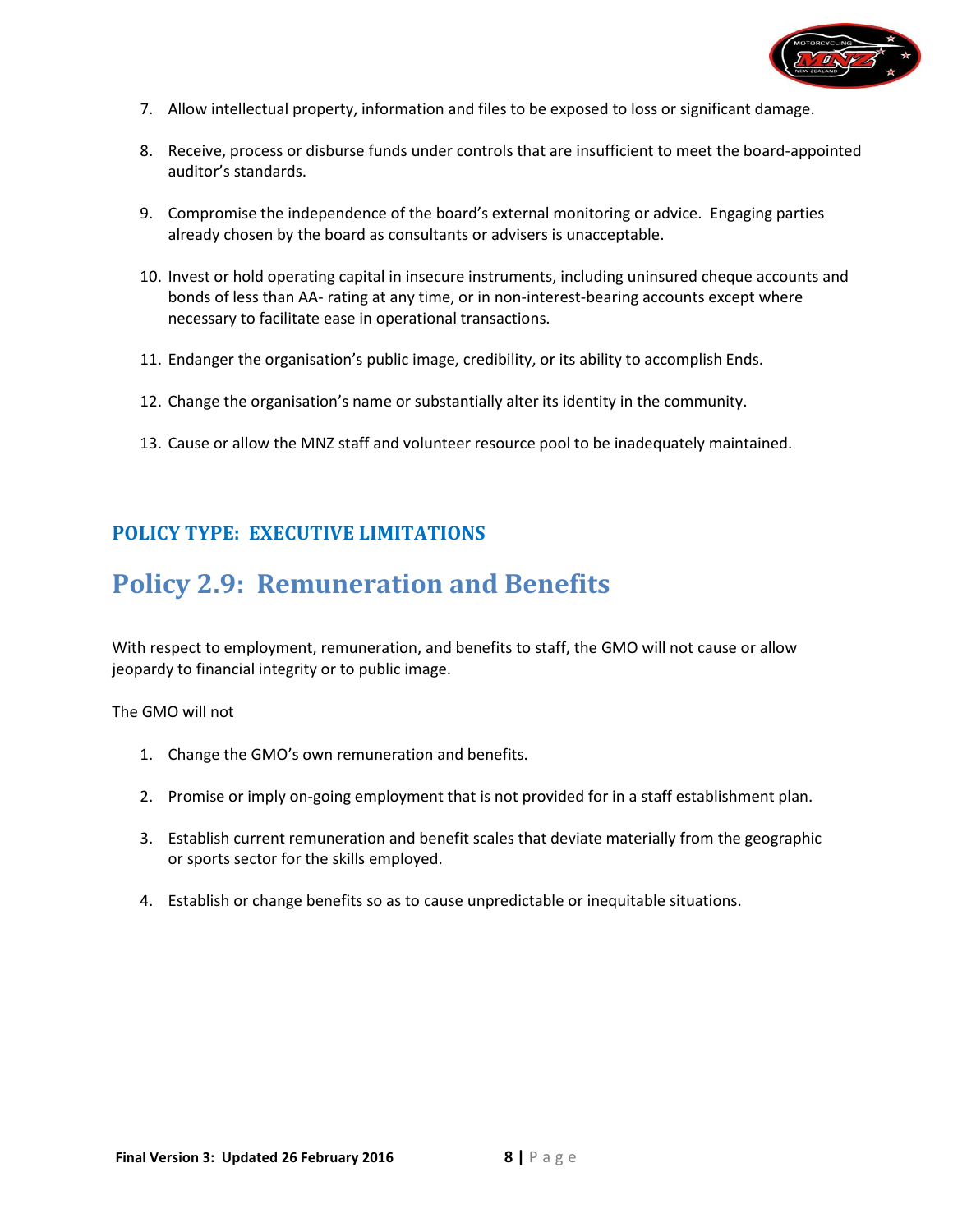

## <span id="page-8-0"></span>**Policy 2.10: Communication and Support to the Board**

The GMO will not permit the board to be uninformed or unsupported in its work.

- 1. Withhold, impede, or confound information relevant to the board's informed accomplishment of its job.
	- a. Neglect to submit monitoring data required by the board in Board-Management Delegation policy 'Monitoring GMO Performance' in a timely, accurate and understandable fashion, directly addressing provisions of board policies being monitored, and including GMO interpretations consistent with Board-Management Delegation policy 'Delegation to GMO', as well as relevant data.
	- b. Allow the board to be unaware of any actual or anticipated non-compliance with any Ends or Executive Limitations policy, regardless of the board's monitoring schedule.
	- c. Allow the board to be without decision information required periodically by the board or let the board be unaware of relevant trends.
	- d. Present information in unnecessarily complex or lengthy form or in a form that fails to differentiate among information of three types: monitoring, decision preparation, and other.
	- e. Let the board be unaware of any incidental information it desires including anticipated media coverage, threatened legal action and material internal changes.
	- f. Let the board be unaware if, in the GMO's opinion, the board is not in compliance with its own policies on Governance Process and Board-Management Delegation, particularly in the case of board behaviour that is detrimental to the work relationship between the board and the GMO.
- 2. Withhold from the board and its processes logistical and clerical assistance.
- 3. Impede the board's holism, misrepresent its processes and role, or impede its lawful obligations.
	- a. Deal with the board in a way that favours or privileges certain board members over others except when (i) fulfilling individual requests for information or (ii) responding to officers or committees with respect to duties charged to them by the board.
	- b. Allow the board to do its work without the necessary items on its 'Required Approvals' agenda. Necessary items are those decisions delegated to the GMO yet required by law, regulation or contract to be board-approved, along with applicable monitoring information.
	- c. Hinder access to the board for any person who alleges unethical or unlawful action or circumstance in the organisation or by its representatives.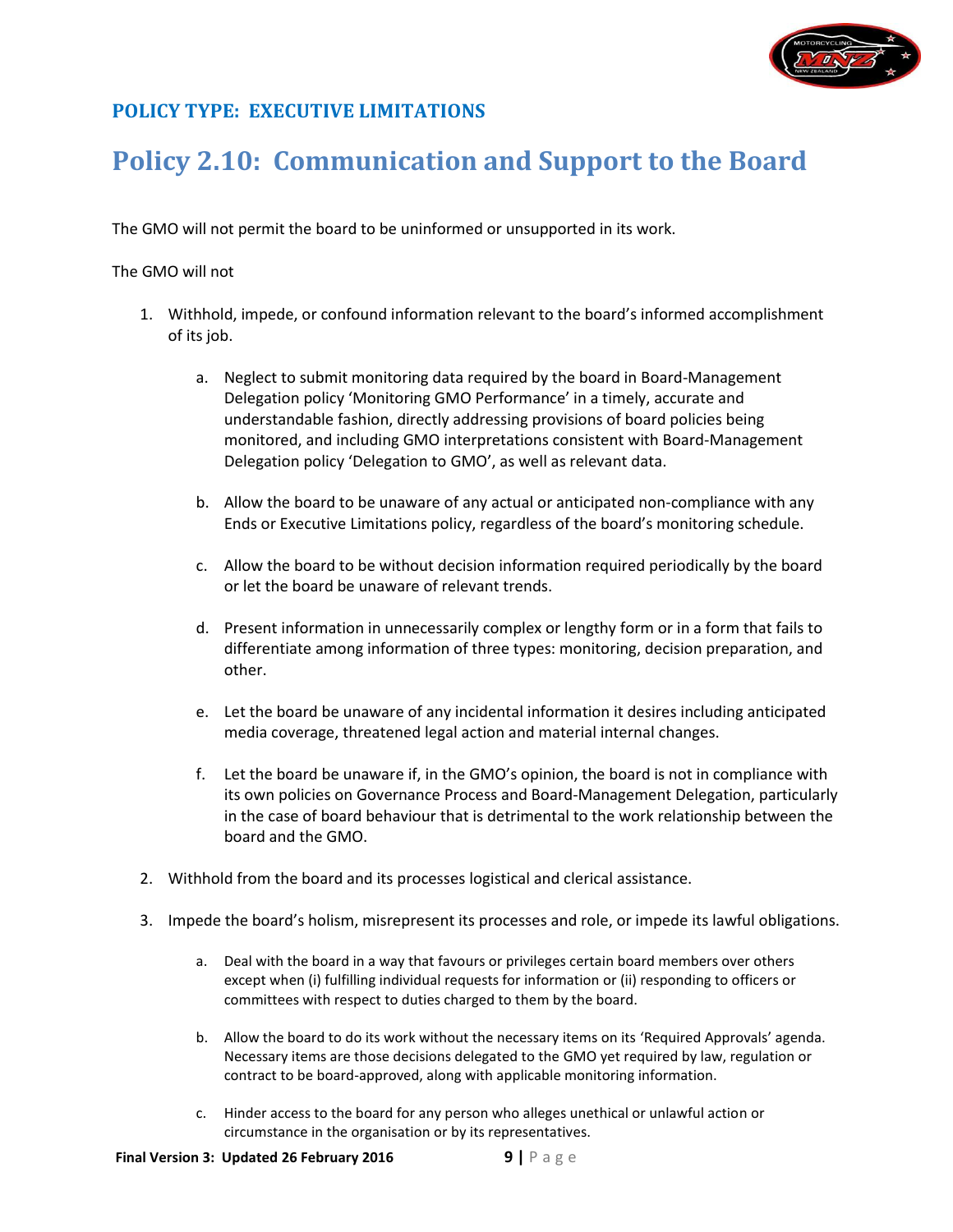

# <span id="page-9-0"></span>**Policy 2.11: Marketing, Sponsorship and Fundraising**

The GMO will not

- 1. Allow the organisation to be without a marketing, sponsorship and fundraising plan.
	- a. Fail to inform and consult clubs in the preparation of this plan.
- 2. Allow people to be pressured into contributing funds.
- 3. Allow sponsorship and fundraising activity that is in conflict with organisational values or those of key stakeholders.

## **POLICY TYPE: EXECUTIVE LIMITATIONS**

## <span id="page-9-1"></span>**Policy 2.12: Ends Focus of Grants or Contracts**

The GMO will not enter into any grant or contract arrangements that are inconsistent with the production of the ends and/or avoids unacceptable means.

- 1. Allow other parties to be unaware of restrictions on particular methods and activities, to preclude funds from being used in imprudent, unlawful or unethical ways.
- 2. Fail to formally assess if service providers have, in the GMO's opinion, the capacity to produce appropriately targeted, efficient results.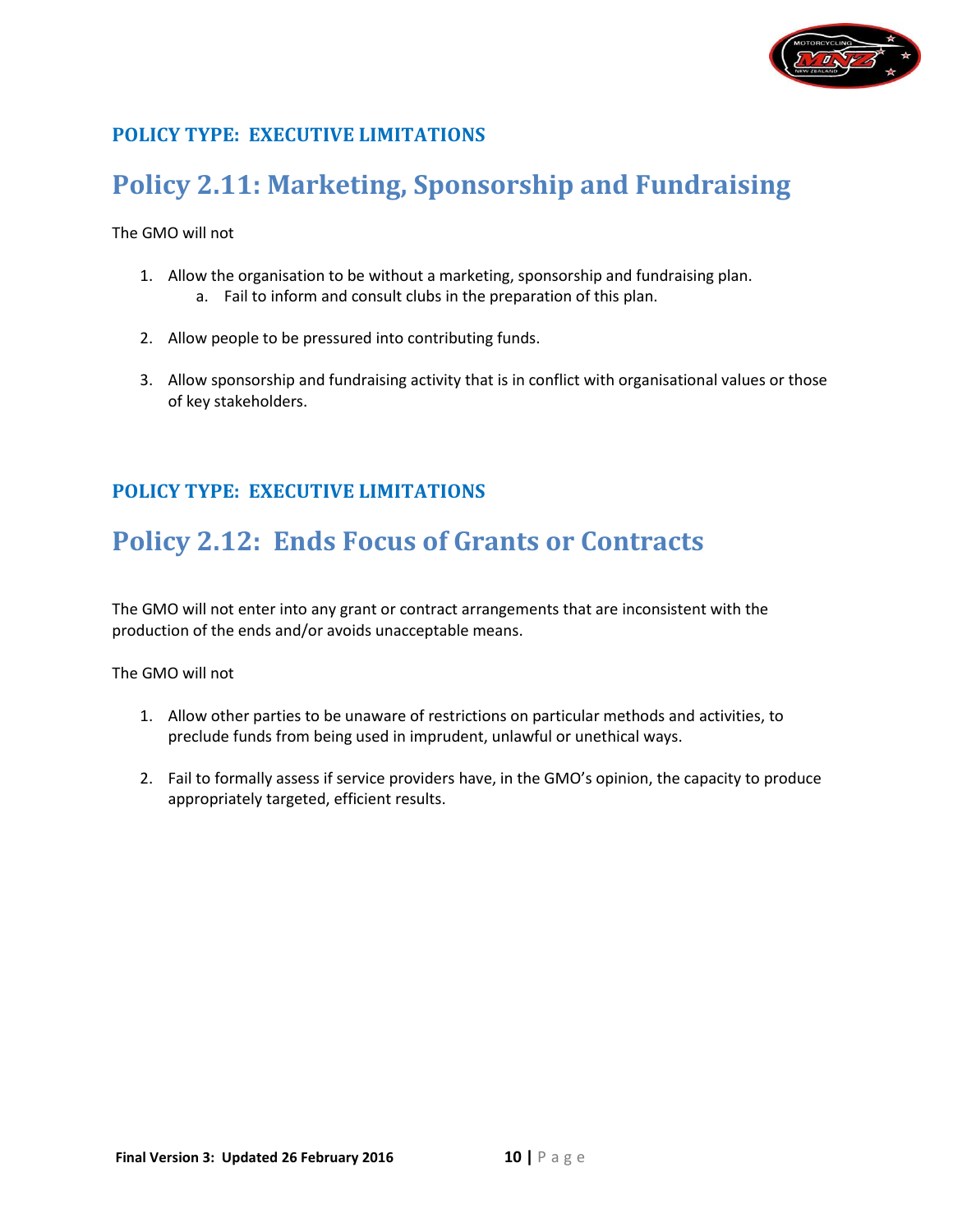

## <span id="page-10-0"></span>**Policy 2.13: Responsible Advocacy**

The GMO will not allow any lobbying or advocacy that is not focused on the completion of Ends policy or the avoidance of unacceptable means, especially with regard to the "*Interactions with Clubs and Members*" policy.

- 1. Allow politically partisan advocacy.
- 2. Allow advocacy that is not part of a written multi-year strategy/plan.
- 3. Allow the dissemination of an official position that might be controversial or questionable to government or media, without conducting a formal risk assessment first.
- 4. Allow relationships with other individuals or entities to hinder the organisation's ability to advocate strongly without fear or favour to the people we support.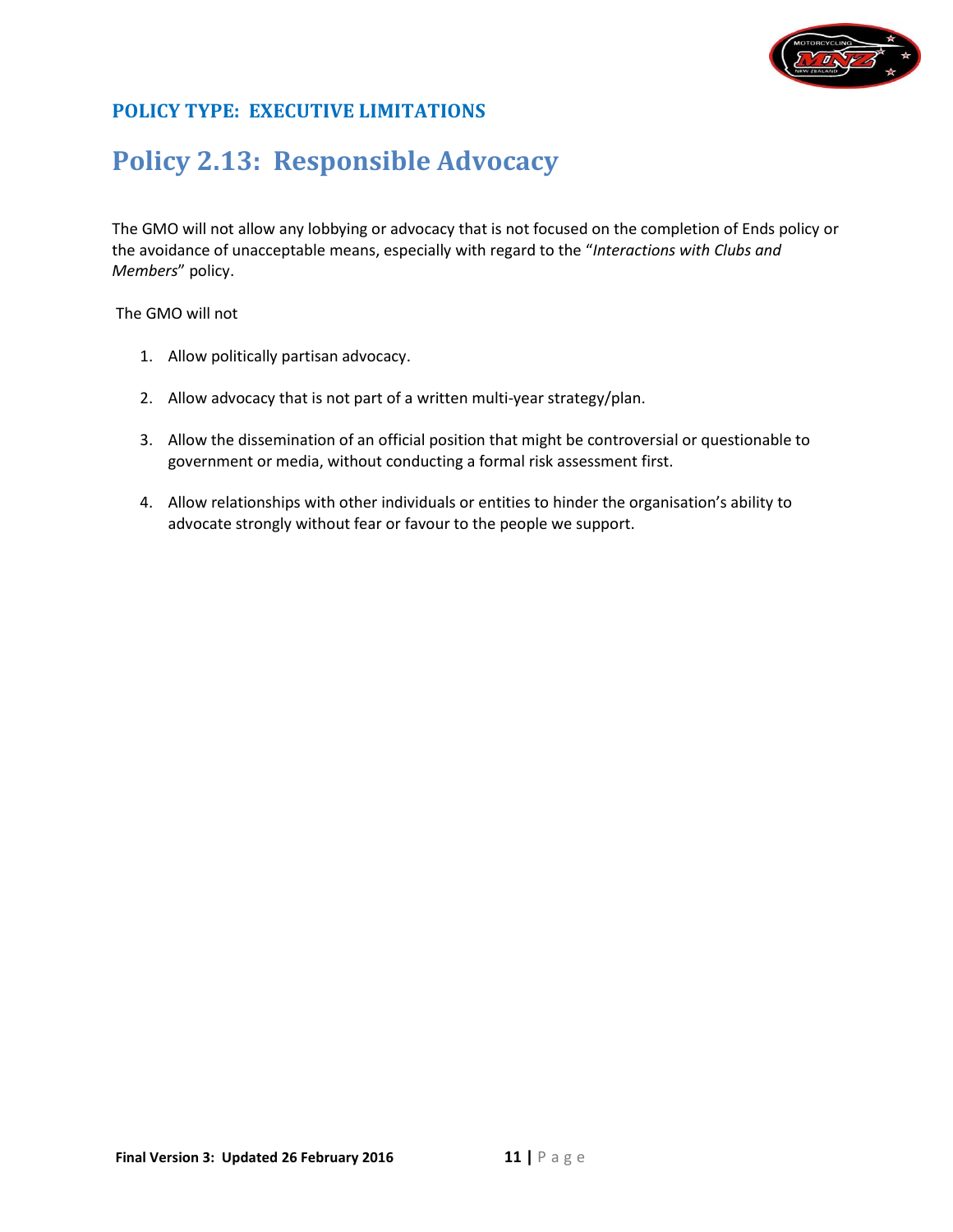

## <span id="page-11-1"></span><span id="page-11-0"></span>**Policy 3: Global Governance Commitment**

The purpose of the board, on behalf of members and wider moral ownership, is to see to it that Motorcycling New Zealand achieves appropriate outcomes, for appropriate persons, at an appropriate worth (as specified in board Ends policies), and (b) avoids unacceptable actions and situations (as prohibited in board Executive Limitations policies).

#### <span id="page-11-2"></span>**POLICY TYPE: GOVERNANCE PROCESS**

## **Policy 3.1: Governing Style**

The board will govern lawfully with an emphasis on (a) outward vision rather than an internal preoccupation, (b) encouragement of diversity in viewpoints, (c) strategic leadership more than administrative detail, (d) clear distinction of board and GMO role, (e) collective rather than individual decisions, (f) future rather than past or present, and (g) proactivity rather than reactivity.

#### Accordingly

- 1. The board will cultivate a sense of group responsibility. The board, not the staff, will be responsible for excellence in governing. The board will be the initiator of *governance* policy, not merely a reactor to staff initiatives. The board will not use the expertise of individual members to substitute for the judgment of the board, although the expertise of individual members may be used to enhance the understanding of the board as a body.
- 2. The board will direct, control and inspire the organisation through the careful establishment of broad written policies reflecting the board's values and perspectives. The board's major policy focus will be on the intended long-term impacts outside the staff organisation, not on the administrative or programmatic means of attaining those effects.
- 3. The board will enforce upon itself whatever discipline is needed to govern with excellence. Discipline will apply to matters such as attendance, preparation for meetings, policymaking principles, respect of roles, and ensuring the continuance of governance capability. Although the board can change its governance process policies at any time, it will rigorously observe those currently in force.
- 4. Continual board development will include orientation of new board members in the board's governance process and periodic board discussion of process improvement and training.
- 5. The board will allow no officer, individual, or committee of the board to hinder or be an excuse for not fulfilling group obligations.
- 6. The board will monitor and discuss the board's process and performance at each meeting. Selfmonitoring will include comparison of board activity and discipline to policies in the Governance Process and Board-Management Delegation categories.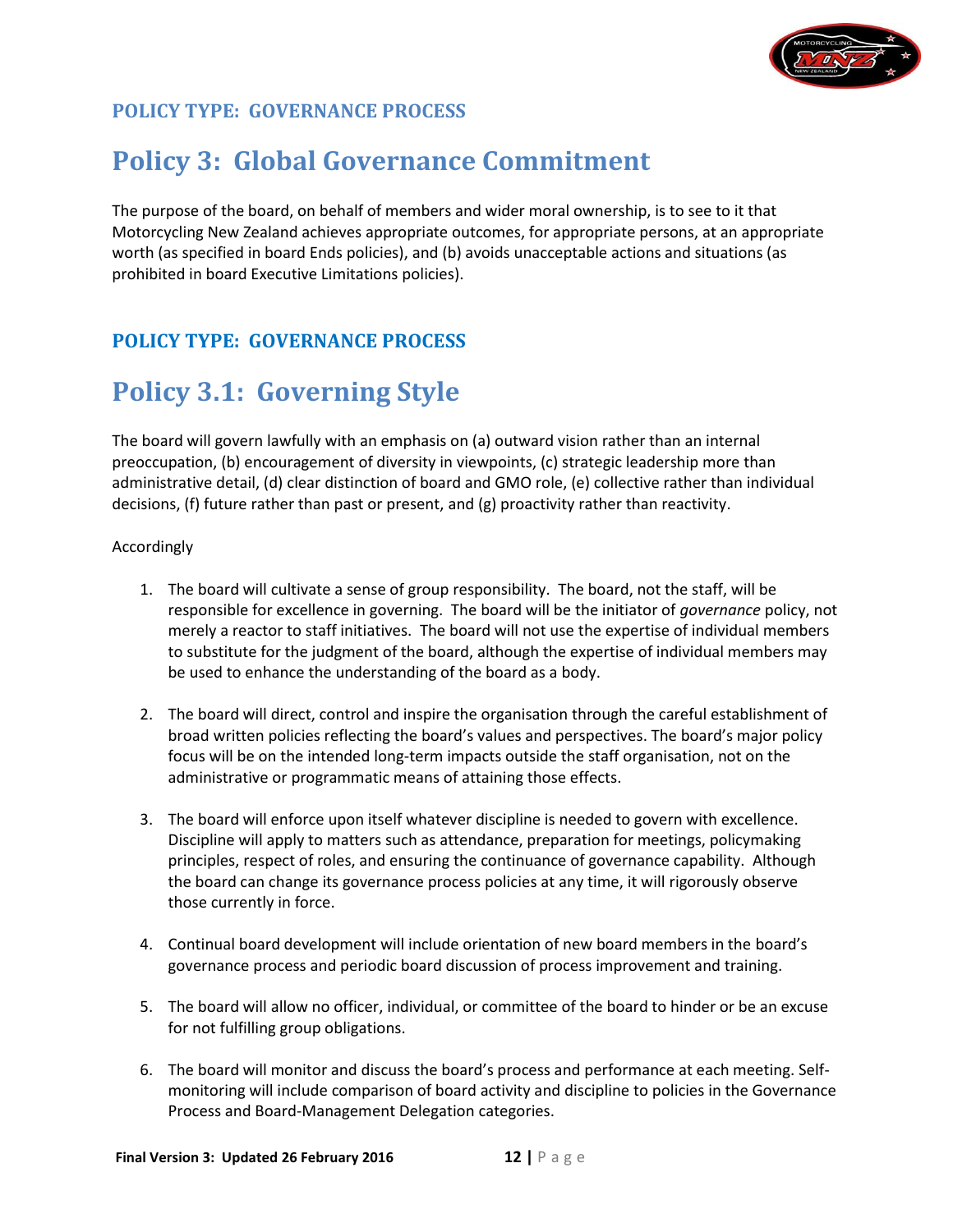

# <span id="page-12-0"></span>**Policy 3.2: Board Job Description**

Specific job outputs of the board, as an informed agent of the ownership, are those that ensure appropriate organisational performance.

Accordingly, the board has direct responsibility to create:

- 1. The link between the ownership and the operation organisation.
- 2. Written governing policies that address the broadest levels of all organisational decisions and situations.
	- a. Ends: Organisation outcomes, recipients, and their relative worth (what good, for which recipients, at what worth/priority).
	- b. Executive Limitations: Constraints on GMO authority that establish the prudence and ethical boundaries within which all management activity and decisions must take place.
	- c. Governance Process: Specification of how the board conceives, carries out and monitors its own task.
	- d. Board-Management Delegation: How power is delegated and its proper use monitored, including the GMO role, authority, and accountability.
- 3. Assured successful organisation performance on Ends and Executive Limitations.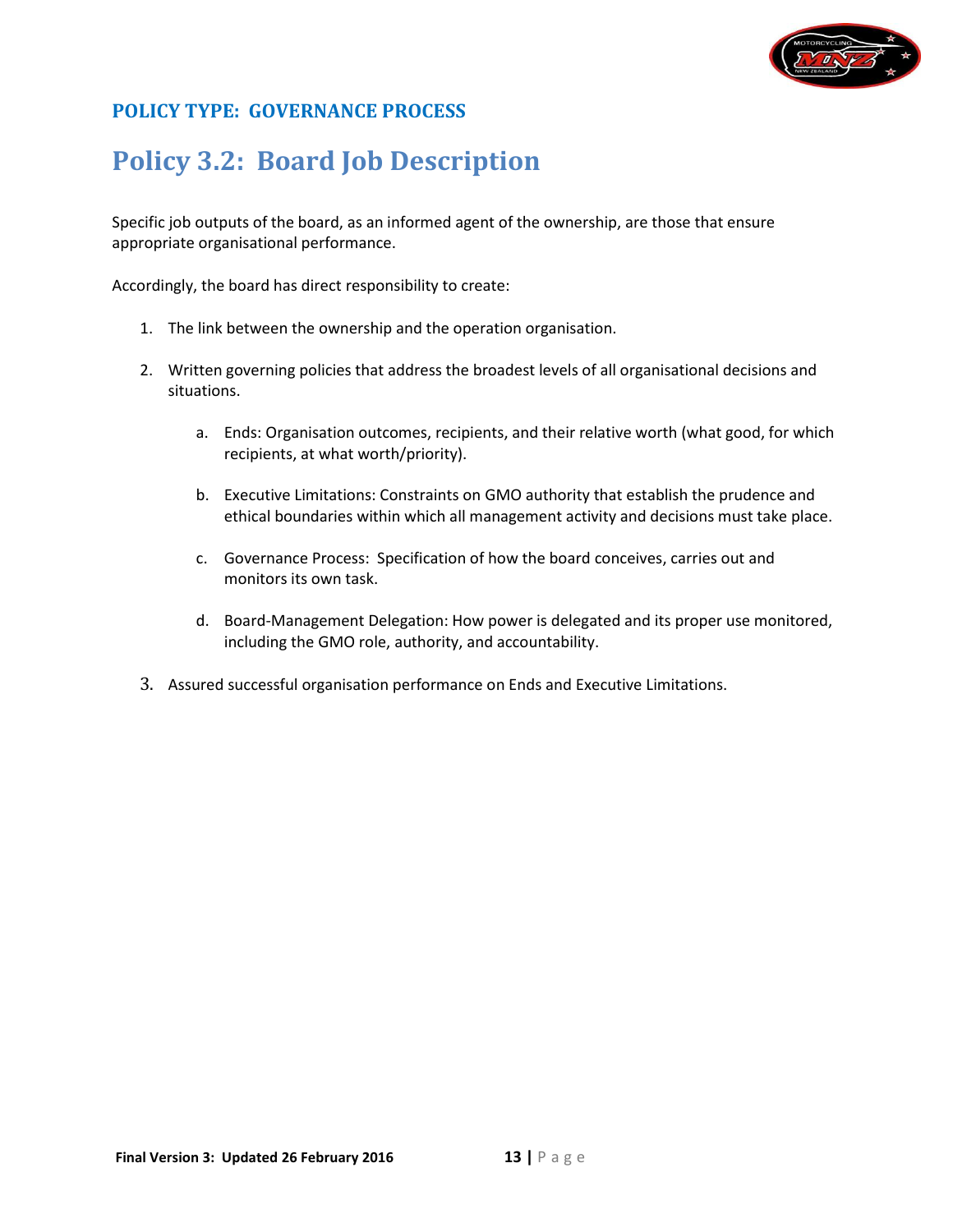

## <span id="page-13-0"></span>**Policy 3.3: Agenda Planning**

To accomplish its job, the board will follow an annual agenda which (a) completes a re-exploration of Ends policies annually and (b) continually improves board performance through board education and enriched input and deliberation.

- 1. The cycle will conclude each year on 31 December so that administrative planning and budgeting can be based on accomplishing a one year segment of the board's most recent statement of long term Ends.
- 2. The cycle will start with the board's development of its agenda for the next year.
	- a. Consultations with selected groups in the ownership, or other methods of gaining ownership input, will be determined and arranged in the first quarter, to be held during the balance of the year.
	- b. Governance education, and education related to Ends determination (e.g. presentations by futurists, demographers, advocacy groups, staff, etc.), will be arranged in the first quarter, to be held during the balance of the year.
- 3. Throughout the year, the board will attend to 'required approvals' items as expeditiously as possible.
- 4. At any meeting following the circulation of a monitoring report, the board will ascertain by vote whether a majority of members judge the individual reports to have demonstrated fulfillment of a reasonable interpretation of the applicable policy.
- 5. GMO remuneration will be decided after a review of monitoring reports received in the last year during the month of March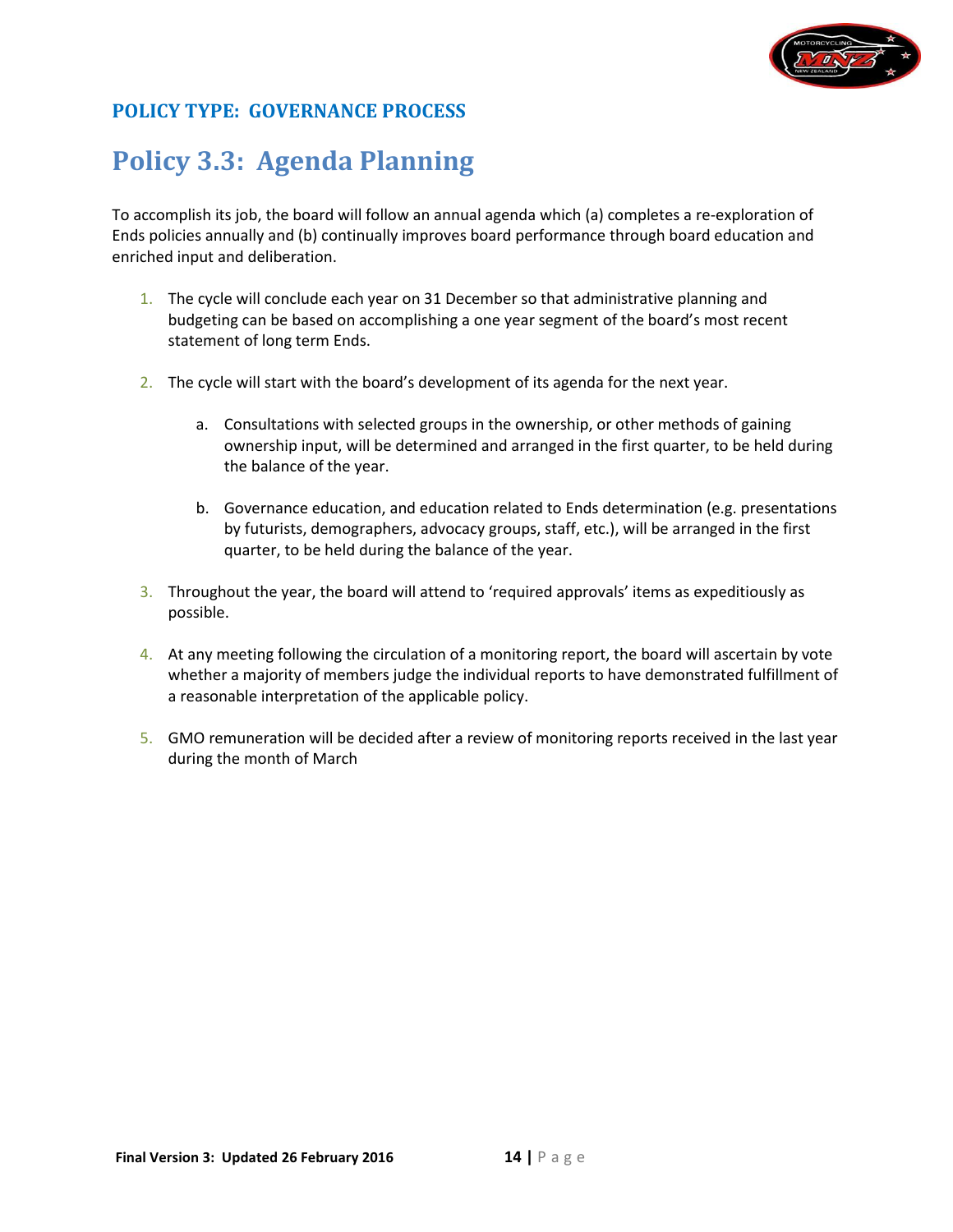

## <span id="page-14-0"></span>**Policy 3.4: Board Meetings**

The majority of board business will be conducted in Board meetings. In order to ensure effective meetings the following principles apply:

- 1. The Board will make the best possible use of its meetings by dealing only with matters that have governance-level significance, by focusing primarily on the future and, within a defined policy framework, by delegating as much as possible to the General Manager Operations.
- 2. The Board will develop a work plan covering the next 12 months that (1) ensures the Board regularly reviews progress towards the achievement of the strategic direction/strategic plan and relevant strategic issues (2) provides assurance that all relevant compliance requirements are addressed, and (3) improves Board performance through education and continuous focus on its governance effectiveness.
- 3. The Chairperson will, in consultation with the General Manager Operations, establish the agenda for each Board meeting although each Board member is free to suggest the inclusion of item(s) on the agenda. The focus of the meeting will be a topic(s) drawn from the work plan. All Board members have the opportunity to contribute to the agenda.
- 4. The Board will normally meet in person once every two months, and via audio conference or video link up every other month, however, board meetings may be scheduled at other times or at other frequencies as determined by the Board.
- 5. Board members will receive their Board papers at least 5 working days prior to the meeting. Agenda items must be accompanied by supporting information and received ten (10) days prior to the meeting. Urgent matters will be considered by the CGO.
- 6. Others (e.g. staff) may participate in Board meetings at the Board's discretion. Such attendees will respect the Boards' integrity and accountability and will thus accept any constraints imposed by the Board or the Chairperson on their participation and presence.
- 7. The Board may hold 'Board only' sessions at its discretion. Such sessions which will usually be scheduled prior to or at the commencement of the meeting should not exclude the General Manager Operations from deliberations on matters to which his/her role as the Board's chief adviser would be compromised.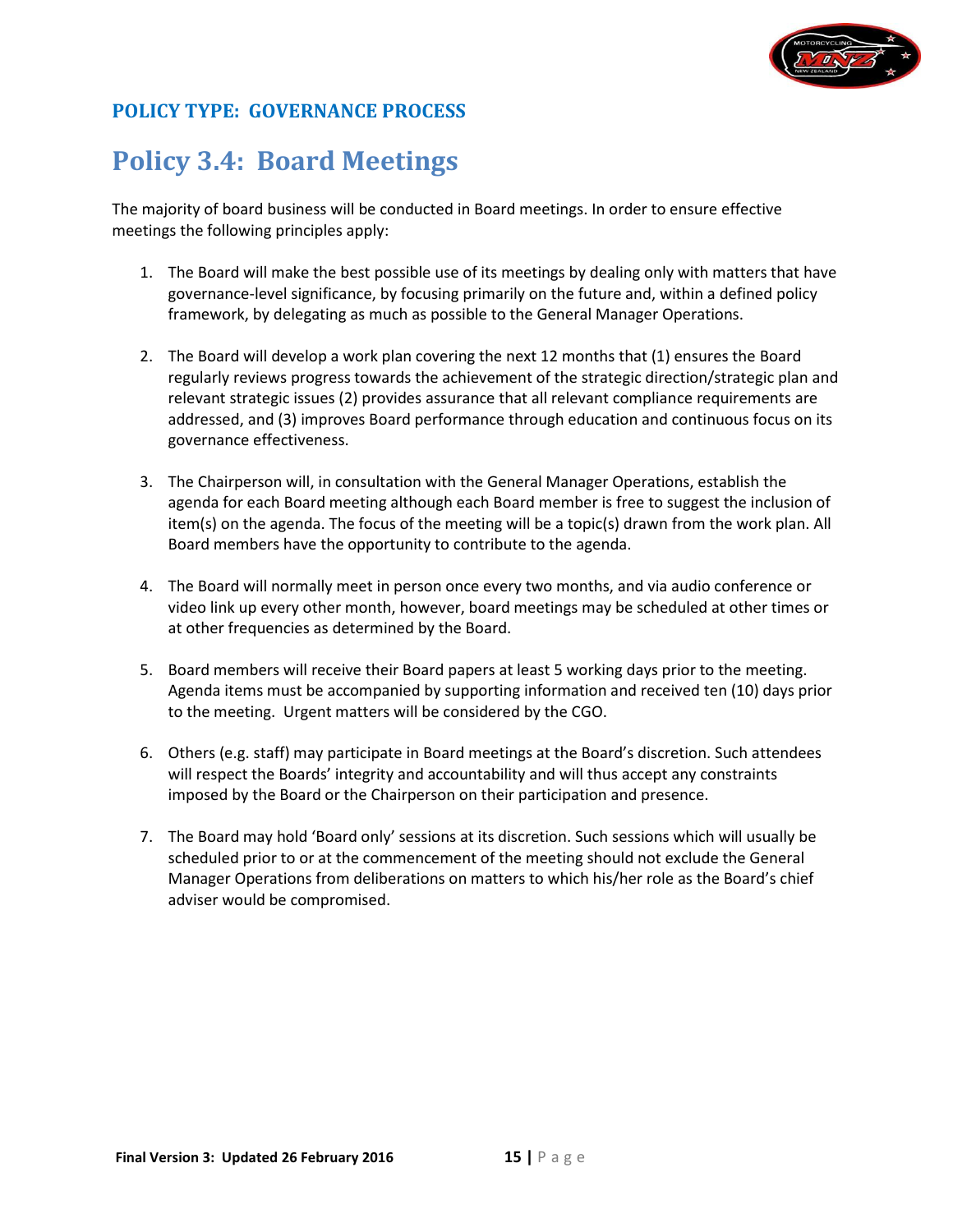

## <span id="page-15-0"></span>**Policy 3.5: Chief Governance Officer's Role**

The Chief Governance Officer (CGO)\* (footnote re Chair in constitution) assures the integrity of the board's process.

#### Accordingly

- 1. The assigned results of the CGO's job is that the board behaves consistently with its own rules and those legitimately imposed upon it from outside the organisation.
	- a. Meeting discussion content will be on those issues which, according to board policy, clearly belong to the board to decide or to monitor.
	- b. Information that is for neither monitoring performance nor board decisions will be avoided or minimised and always noted as such.
	- c. Deliberations will be fair, open and thorough, but also timely, orderly, and kept to the point.
- 2. The authority of the CGO consists in making decisions that fall within topics covered by board policies on Governance Process and Board-Management Delegation, with the exception of (a) employment or termination of a GMO and (b) where the board specifically delegates portions of this authority to others. The CGO is authorised to use any reasonable interpretation of the provisions in these policies.
	- a. The CGO is empowered to chair board meetings with all the commonly accepted power of that position, such as ruling and recognising.
	- b. The CGO has no authority to make decisions about policies created by the board within Ends and Executive Limitations policy areas. Therefore, the CGO has no authority to supervise or direct the GMO.
	- c. The CGO may represent the board to outside parties in announcing board-stated positions and in stating CGO decisions and interpretations within the area delegated to her or him.
	- d. The CGO may delegate this authority, but remains accountable for its use.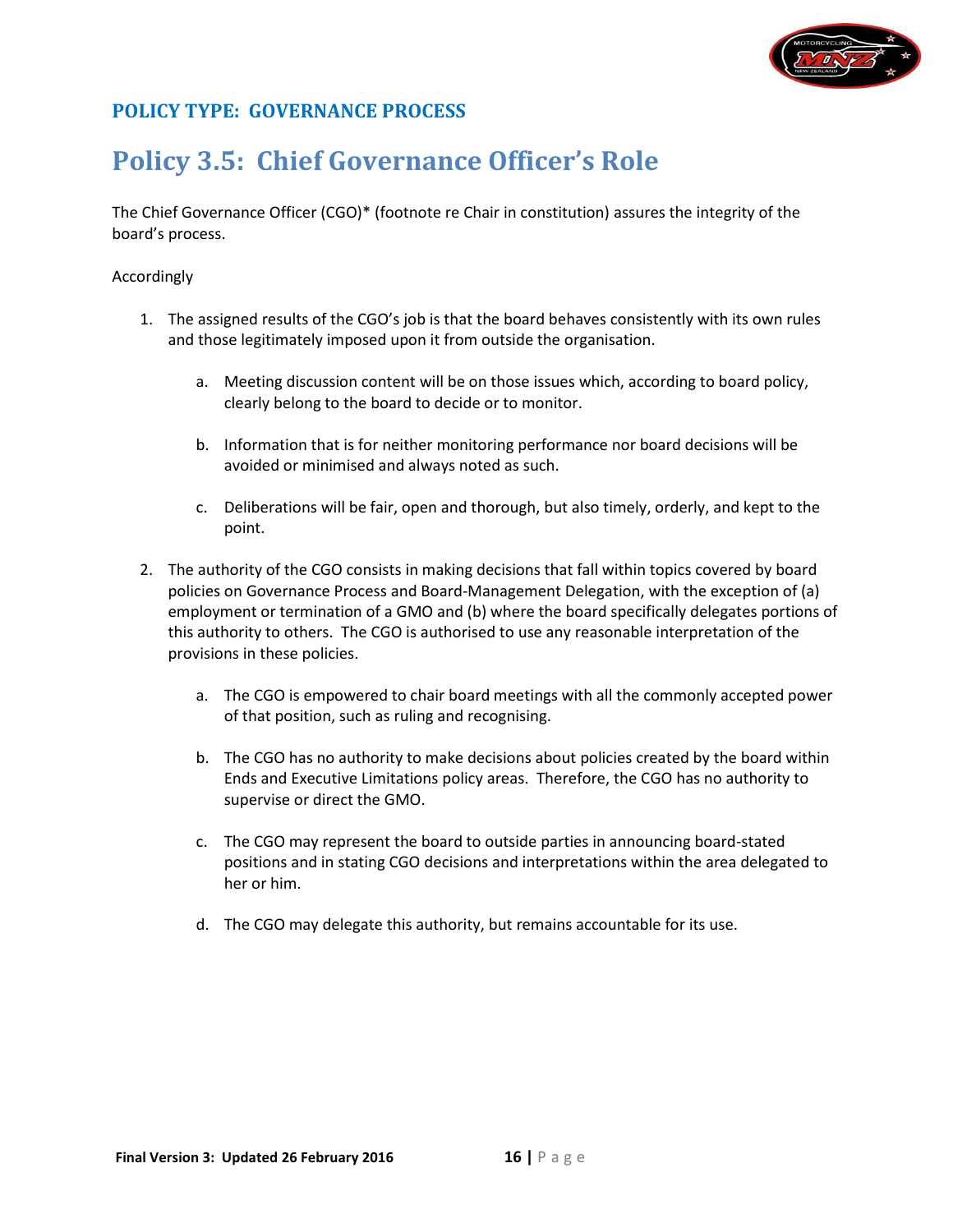

## <span id="page-16-0"></span>**Policy 3.6: Board Secretary's Role**

The Board Secretary is an officer of the board whose purpose is to ensure the integrity of the board's documents.

- 1. The assigned result of the Secretary's job is to see to it that all board documents and filings are accurate and timely.
	- a. Policies will be current in their reflection of board decisions. Decisions upon which no subsequent decisions are to be based, such as 'required approvals,' agenda decisions, motions to adjourn, and staff or board member recognitions need not be placed in policy.
	- b. Policies will rigorously follow Policy Governance principles.
	- c. Elements of the organisation's constitution necessary for legal compliance and for consistency with the principles of Policy Governance will be known to the board.
- 2. The authority of the Secretary is access to and control over board documents, and use of reasonable staff time.

## <span id="page-16-1"></span>**POLICY TYPE: GOVERNANCE PROCESS**

# **Policy 3.7: Board Members' Code of Conduct**

The board (including the GMO) commits itself and its members to ethical, business-like, and lawful conduct, including proper use of authority and appropriate decorum.

- 1. Board members must have loyalty to the ownership, un-conflicted by loyalties to staff, other organisations, and any personal interest as a member.
- 2. Board members must avoid conflict of interest with respect to their fiduciary responsibility.
	- a. There will be no self-dealing or business by a member with the organisation. Members will disclose at the beginning of each meeting their involvements with other organisations, with vendors, or any associations that might be or might reasonably be seen as being a conflict.
	- b. When the board is to decide upon an issue, about which a board member has an unavoidable conflict of interest, that member shall offer to absent herself or himself without comment from the vote and the deliberation*.*
	- c. Board members will not use their board position to obtain employment in the organisation for themselves, family members, or close associates. Should a board member be engaged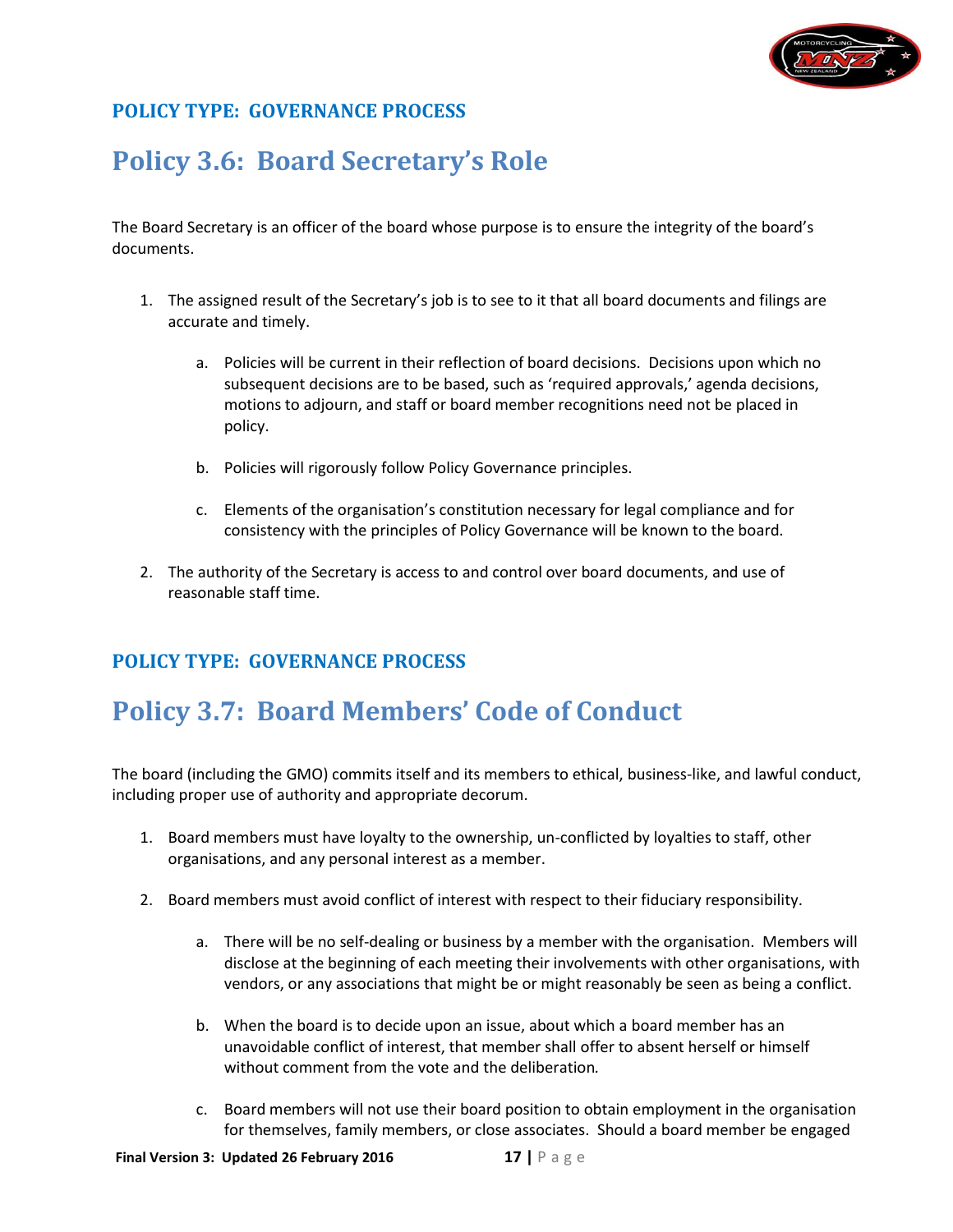

in a key role the board member must offer to resign from the Board.

- 3. Board members may not attempt to exercise individual authority over the organisation.
	- a. Board members' interaction with the GMO or with staff must recognise the lack of authority vested in individuals except when explicitly board authorised.
	- b. Board members' interaction with public or other entities must recognise the same limitation and the inability of any board member to speak for the board except to repeat explicitly stated board decisions. Only the President can talk to the media on behalf of the board.
	- c. Except for participation in board deliberation about whether the GMO has achieved any reasonable interpretation of board policy, members will not express individual judgments of performance of employees or the GMO.
- 4. Board members will respect the confidentiality appropriate to issues of a sensitive nature.
- 5. Board members will be properly prepared for board deliberation.
- 6. Board members will support the legitimacy and authority of board decisions, irrespective of the member's personal position on the issue.
- 7. Board members will attend all meetings or tender apologies as soon as they are aware they are unable to attend any meeting and will respond to monitoring reports within advised timeframes.

#### <span id="page-17-0"></span>**POLICY TYPE: GOVERNANCE PROCESS**

## **Policy 3.8: Reimbursement of Board Members' Expenses**

Motorcycling New Zealand will reimburse all reasonable expenses incurred by Board Members in the carrying out of their role.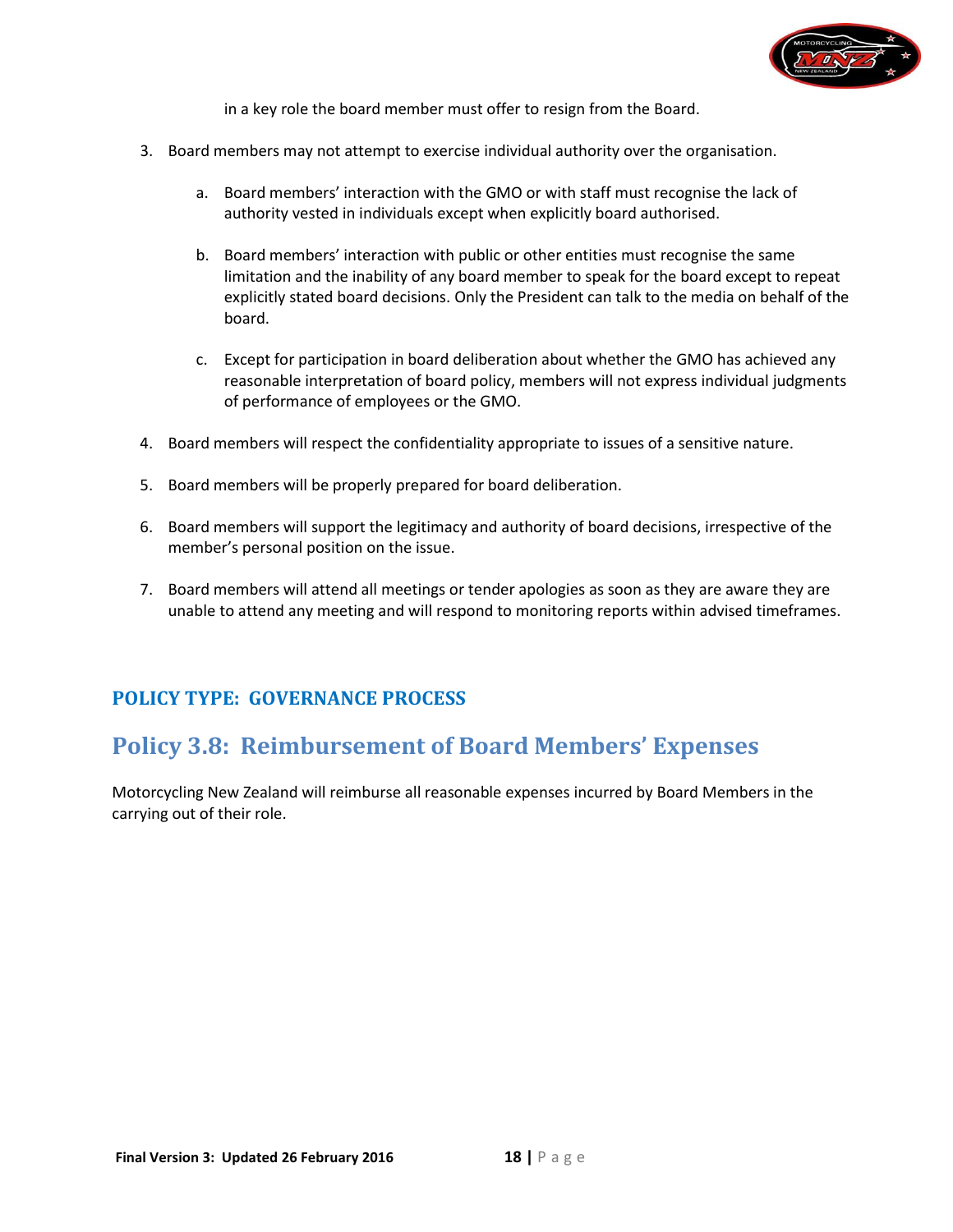

## <span id="page-18-0"></span>**Policy 3.9: Board Committee Principles**

Board committees, when used, will be assigned so as to reinforce the wholeness of the board's job and so as never to interfere with delegation from board to GMO.

#### Accordingly

- 1. Board committees are to help the board do its job, not to help or advise the staff. Committees ordinarily will assist the board by preparing policy alternatives and implications for board deliberation. In keeping with the board's broader focus, board committees will normally not have direct dealings with current staff operations.
- 2. Board committees may not speak or act for the board except when formally given such authority for specific and time-limited purposes. Expectations and authority will be carefully stated in order not to conflict with authority delegated to the GMO.
- 3. Board committees cannot exercise authority over staff. Because the GMO works for the full board, he or she will not be required to obtain approval of a board committee before an executive action.
- 4. Board committees are to avoid over-identification with organisational parts rather than the whole.
- 5. Committees will be used sparingly and ordinarily in an ad hoc capacity.
- 6. This policy applies to any group which is formed by board action, whether or not it is called a committee and regardless whether the group includes board members. It does not apply to committees formed under the authority of the GMO.

#### **POLICY TYPE: GOVERNANCE PROCESS**

## <span id="page-18-1"></span>**Policy 3.10: Board Committee Structure**

A committee is a board committee only if its existence and charge come from the board, regardless whether board members sit on the committee. The only board committees are those which are set forth in this policy (currently there are no committees). Unless otherwise stated, a committee ceases to exist as soon as its task is complete.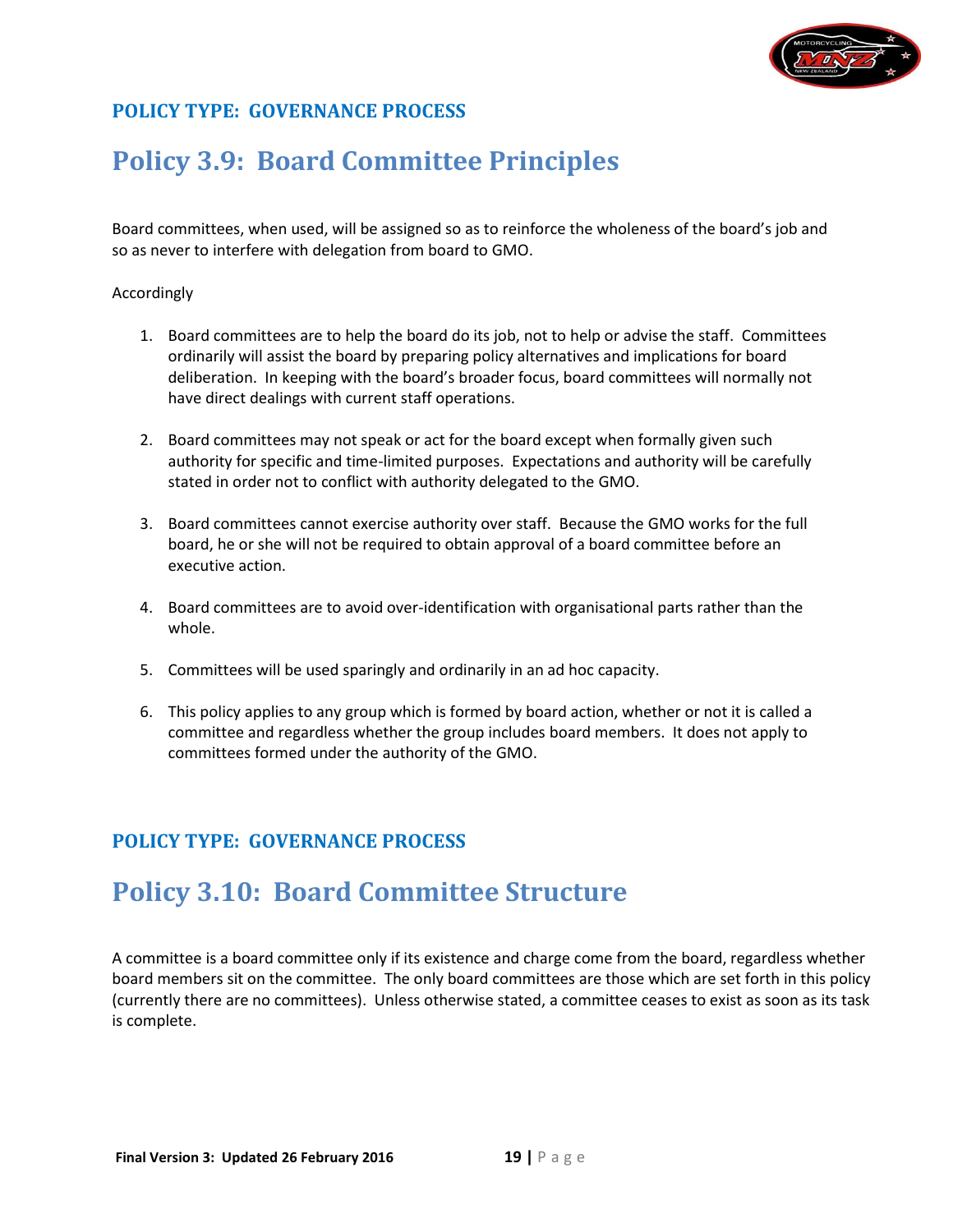

## <span id="page-19-0"></span>**Policy 3.11: Cost of Governance**

Because poor governance costs more than learning to govern well, the board will invest in its governance capacity.

#### Accordingly

- 1. Board skills, methods, and supports will be sufficient to assure governing with excellence.
	- a. Training and retraining will be used liberally to orientate new board members and candidates for membership, as well as to maintain and increase existing member skills and understandings.
	- b. Outside monitoring assistance will be arranged so that the board can exercise confident control over organisational performance. This includes, but is not limited to, financial audit.
	- c. Outreach mechanisms will be used as needed to ensure the board's ability to listen to members (as owners) viewpoints and values.
- 2. Costs will be prudently incurred, though not at the expense of endangering the development and maintenance of superior board capability.
	- a. Up to \$ 38,000 in financial year 2015 for honorarium, meetings, training, including attendance at conferences and workshops.
	- b. Up to \$ 3,500 in financial year 2015 for audit and other third-party monitoring of organisational performance.
	- c. Up to \$2,000 in financial year 2015 for surveys, guest speakers, focus groups, opinion analyses, and meeting costs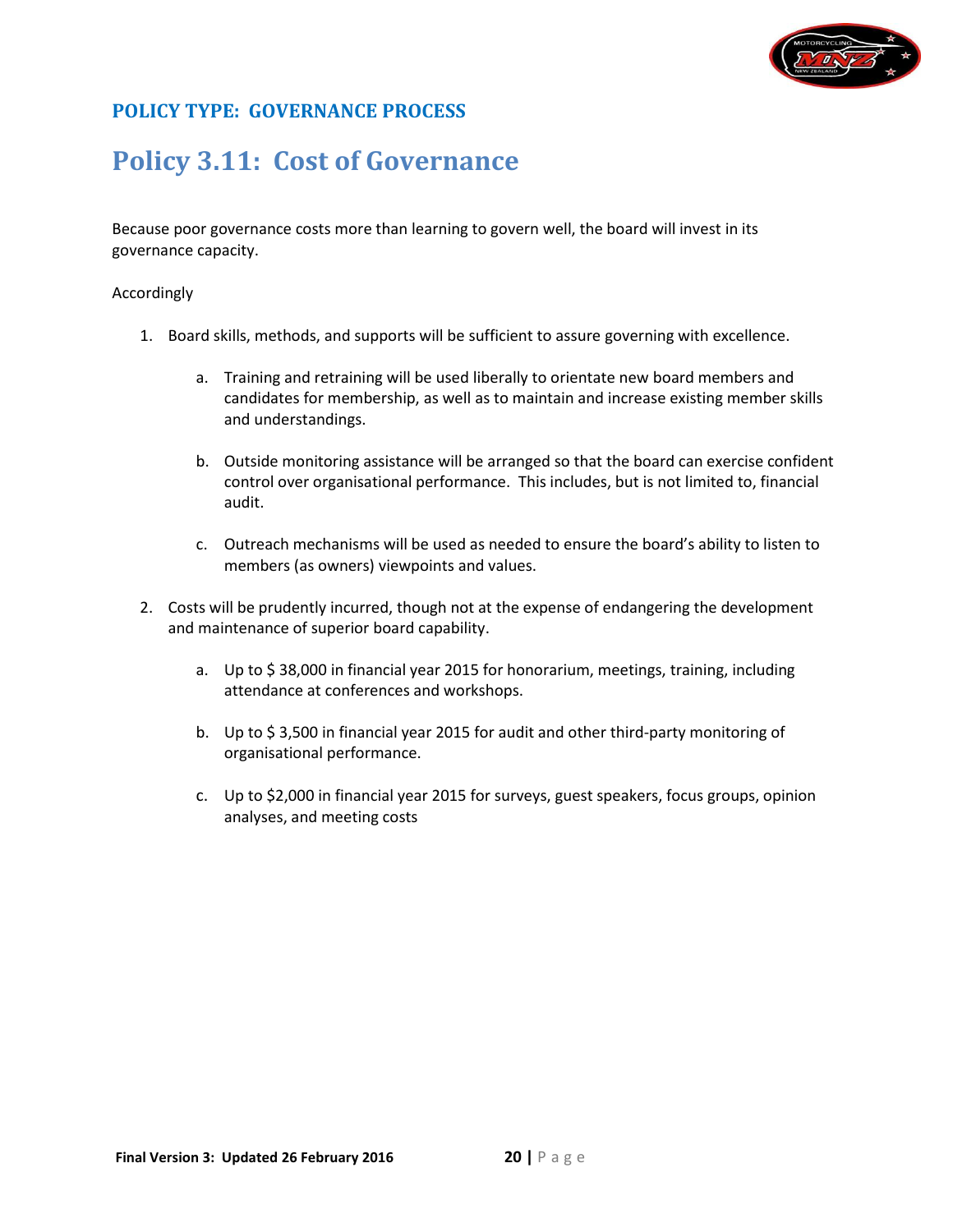

## <span id="page-20-1"></span><span id="page-20-0"></span>**Policy 4: Global Governance-Management Connection**

The board's sole official connection to the operational organisation, its achievements and conduct will be through the GMO.

## **POLICY TYPE: BOARD-MANAGEMENT DELEGATION**

## <span id="page-20-2"></span>**Policy 4.1: Unity of Control**

Only officially passed resolutions of the board that make or amend Executive Limitations or Ends policies are binding on the GMO.

Accordingly

- 1. Decisions or instructions of individual board members, officers, or committees are not binding on the GMO except in rare instances when the board has specifically authorised such exercise of authority.
- 2. In the case of board members or committees requesting information or assistance without board authorisation, the GMO can refuse such requests that require, in the GMO's opinion, a material amount of staff time or funds or is disruptive.

## **POLICY TYPE: BOARD-MANAGEMENT DELEGATION**

## <span id="page-20-3"></span>**Policy 4.2: Accountability of the GMO**

The GMO is the board's only link to operational achievement and conduct, so that all authority and accountability of staff, as far as the board is concerned, is considered the authority and accountability of the GMO.

Accordingly

- 1. The board will never give instructions to persons who report directly or indirectly to the GMO.
- 2. The board will not evaluate, either formally or informally, any staff other than the GMO.
- 3. The board will view GMO performance as identical to organisational performance, so that organisational accomplishment of board stated Ends and avoidance of board proscribed means will be viewed as successful GMO performance.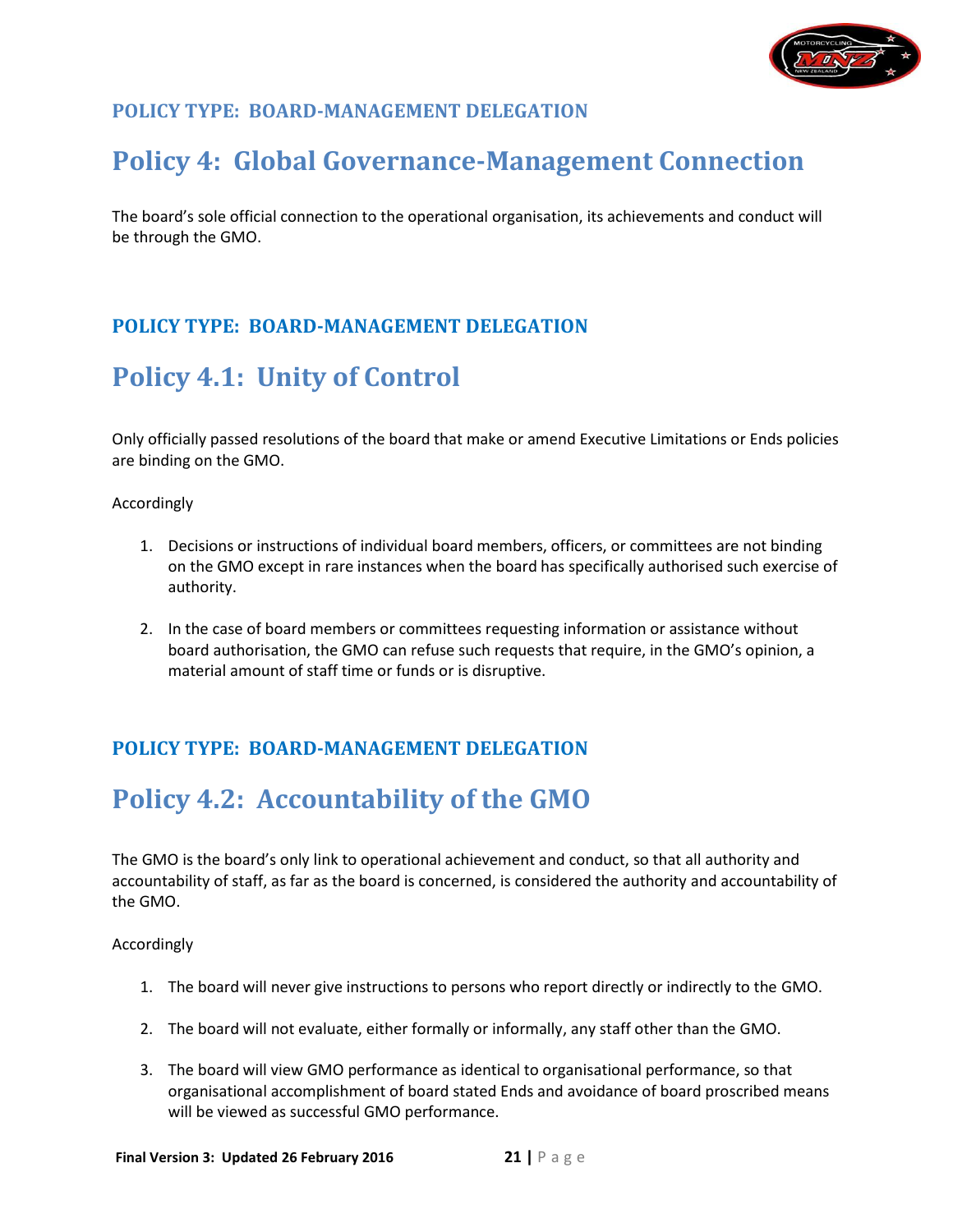

## <span id="page-21-0"></span>**Policy 4.3: Delegation to the General Manager Operations**

The board will instruct the GMO through written policies which prescribe the organisational Ends to be achieved, and proscribe organisational situations and actions to be avoided, allowing the GMO to use any reasonable interpretation of these policies.

#### Accordingly

- 1. The board will develop policies instructing the GMO to achieve specified outcomes, for specified recipients at a specified relationship between cost and outcomes. These policies will be developed systematically from the broadest, most general level to more defined levels, and will be called Ends policies. All issues that are not Ends issues as defined above are Means issues.
- 2. The board will develop policies that limit the latitude the GMO may exercise in choosing the organisational means. These limiting policies will describe those practices, activities, decisions and circumstances that would be unacceptable to the board, even if they were to be effective. These policies will be developed systematically from the broadest, most general level to more defined levels; they will be called Executive Limitations policies. The board will never prescribe organisational means to the GMO.
- 3. As long as the GMO uses *any reasonable interpretation* of the board's Ends and Executive Limitations polices, the GMO is authorised to establish all further policies, make all decisions, take all actions, establish all practices and develop all activities. Such decisions of the GMO shall have full force and authority as if decided by the board.
- 4. The board may change its Ends and Executive Limitations policies, thereby shifting the boundary between board and GMO domains. By doing so, the board changes the latitude of choice given to the GMO. But as long as any particular delegation is in place, the board will respect and support the GMO's choices.

The Board delegates to the General Manager Operations responsibility for implementation of its strategic direction/strategic plan while complying with the General Manager Operations Delegation policies.

- 1. The General Manager Operations is the sole linkage and point of accountability between the board and the operational organisation.
- 2. The Board will view General Manager Operations performance as identical to total management performance so that the achievement of successful organisation outcomes will be regarded as successful General Manager Operations performance.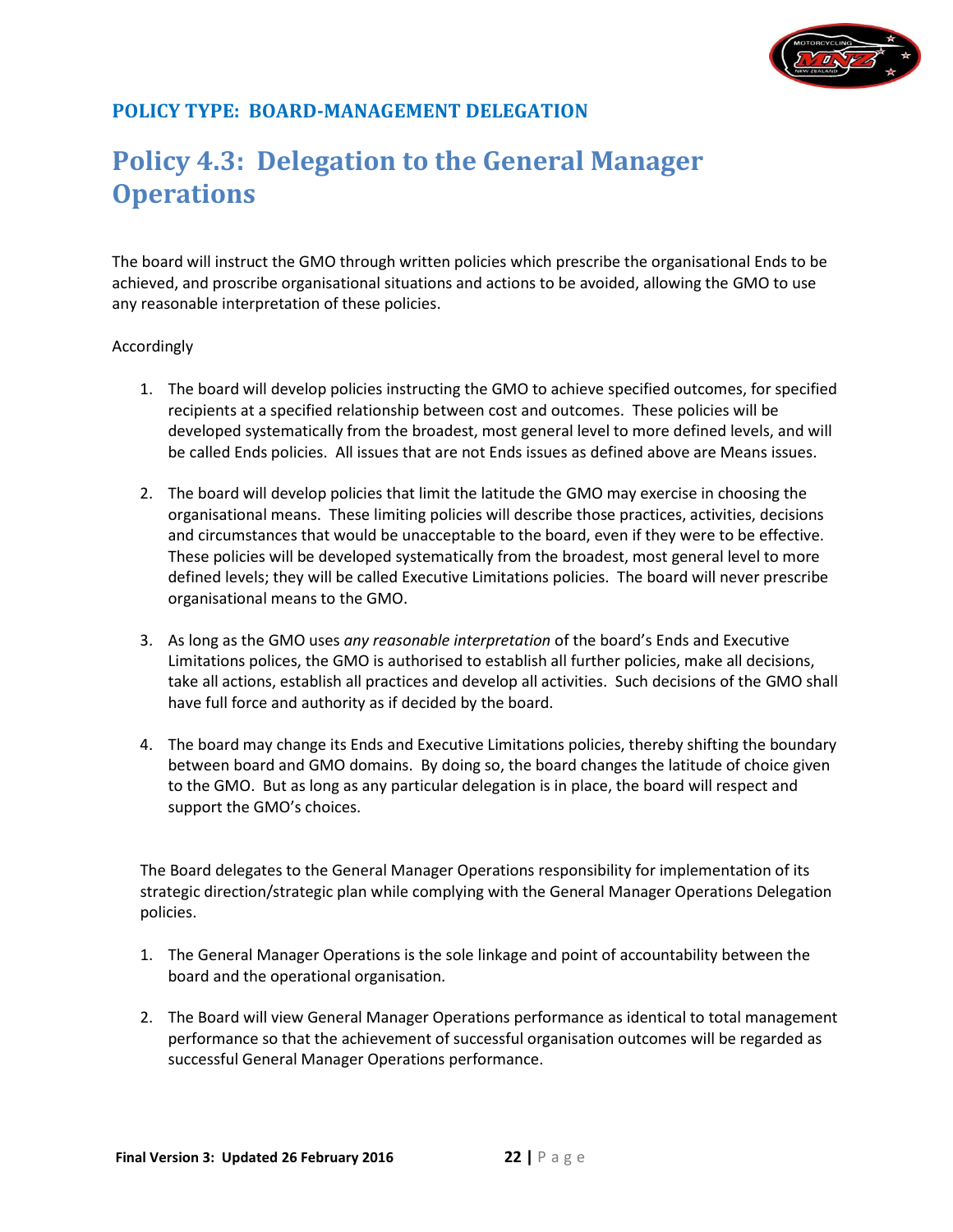

- 3. Only the Board acting as a body can instruct the General Manager Operations. Typically all instruction to the General Manager Operations will be codified as policy.
- 4. The Board will make clear Motorcycling New Zealand's strategic direction including performance indicators to be applied by the Board when reviewing the organisation's and the General Manager Operations performance.
- 5. The Board will make clear to the General Manager Operations in writing any limits it chooses to place on his or her freedom to take actions or make decisions that the Board deems to be unacceptable within the delegation, allowing the General Manager.
- 6. Operations any reasonable interpretation of these policies (further defined in the General Manager Operations Authority policy).
- 7. The General Manager Operations is responsible for the employment, management and performance evaluation of all organisation employees or contractors.
- 8. Neither the Board nor individual Board Members will 'instruct' employees in any matters relating to their work.
- 9. Provided that the General Manager Operations achieves the outcomes sought by the Board and does so in a manner consistent with the Board's policies and Motorcycling New Zealand's values, the Board will respect and support the General Manager Operations choice of actions.
- 10. The expert knowledge and experience of individual Board members is available to the General Manager Operations.

## <span id="page-22-0"></span>**Policy 4.4: General Manager Operations Authority**

- 1. As long as the General Manager Operations applies 'any reasonable interpretation' of the board's policies, i.e. does not set out to defeat the stated intent or the spirit of the policies, he/she is authorised to establish all operational policies, make all operational decisions and design and implement and manage all operational practices and activities.
- 2. Acknowledging a Board member's right to have access to information necessary to meet his/her duty of care to the organisation, the General Manager Operations may refuse instructions or requests from individual Board members or from unofficial groups of Board members if, in his/her opinion, such requests or instructions are:
	- a. Inconsistent with the Board's policies,
	- b. are deemed to make unjustifiable intrusions into the General Managers Operations or other employees members' time; or
	- c. are an unjustifiable cost to the organisation.
- 3. The General Manager Operations must notify the CGO of the use of point 2.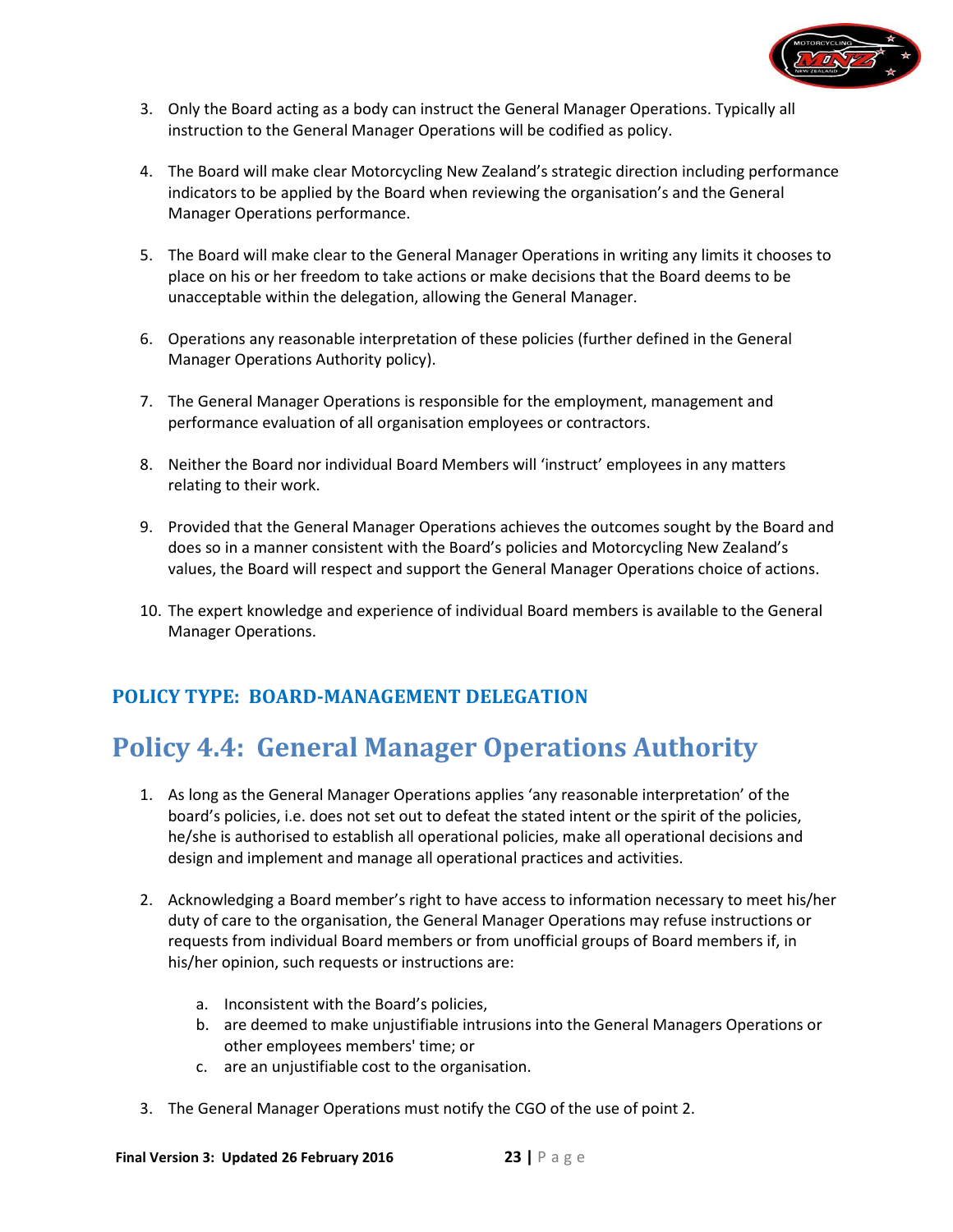

## <span id="page-23-0"></span>**Policy 4.5: Monitoring GMO Performance**

Systematic and rigorous monitoring of the GMO performance will be solely against the board's required GMO job outputs: organisational accomplishment of any reasonable interpretation of board policies on Ends and organisation operation within the boundaries established in board policies on Executive Limitations, reasonably interpreted.

#### Accordingly

- 1. Monitoring is simply to determine whether or not expectations expressed in board policies have been met. Information that does not disclose this will not be considered to be monitoring information.
- 2. The board will obtain disclosure about the GMO's interpretations of the board policy being monitored from the GMO himself or herself.
- 3. The board will obtain data disclosing whether or not the GMO's interpretations have been accomplished using one or more of three methods: (a) by internal report, in which the GMO discloses the data to the board; (b) by external report, in which an external, disinterested third party selected by the board collects the data; and (c) by direct inspection, in which the data are collected by the board, a designated board member or by designated board members.
- 4. In every case, the board will determine: (a) the reasonableness of the GMO's interpretations, using a 'reasonable person test' rather than with interpretations favoured by board members or the board as a whole. The board is the final arbiter of reasonableness. The board will also assess: (b) whether data demonstrate the accomplishment of the interpretation.
- 5. All policies that instruct the GMO will be monitored at a frequency and by a method chosen by the board. The board can monitor any policy at any time by any method, but will normally use a routine schedule.

#### <span id="page-23-1"></span>**POLICY TYPE: BOARD-MANAGEMENT DELEGATION**

## **Policy 4.6: Monitoring Operational Performance**

The Board has a duty to oversee and monitor the performance of the operational organisation.

- 1. The General Manager Operations will report to the Board on the performance of Motorcycling New Zealand at a frequency and to a standard specified by the board.
- 2. All such reporting should be targeted at the board's interests and duties rather than a description of management actions.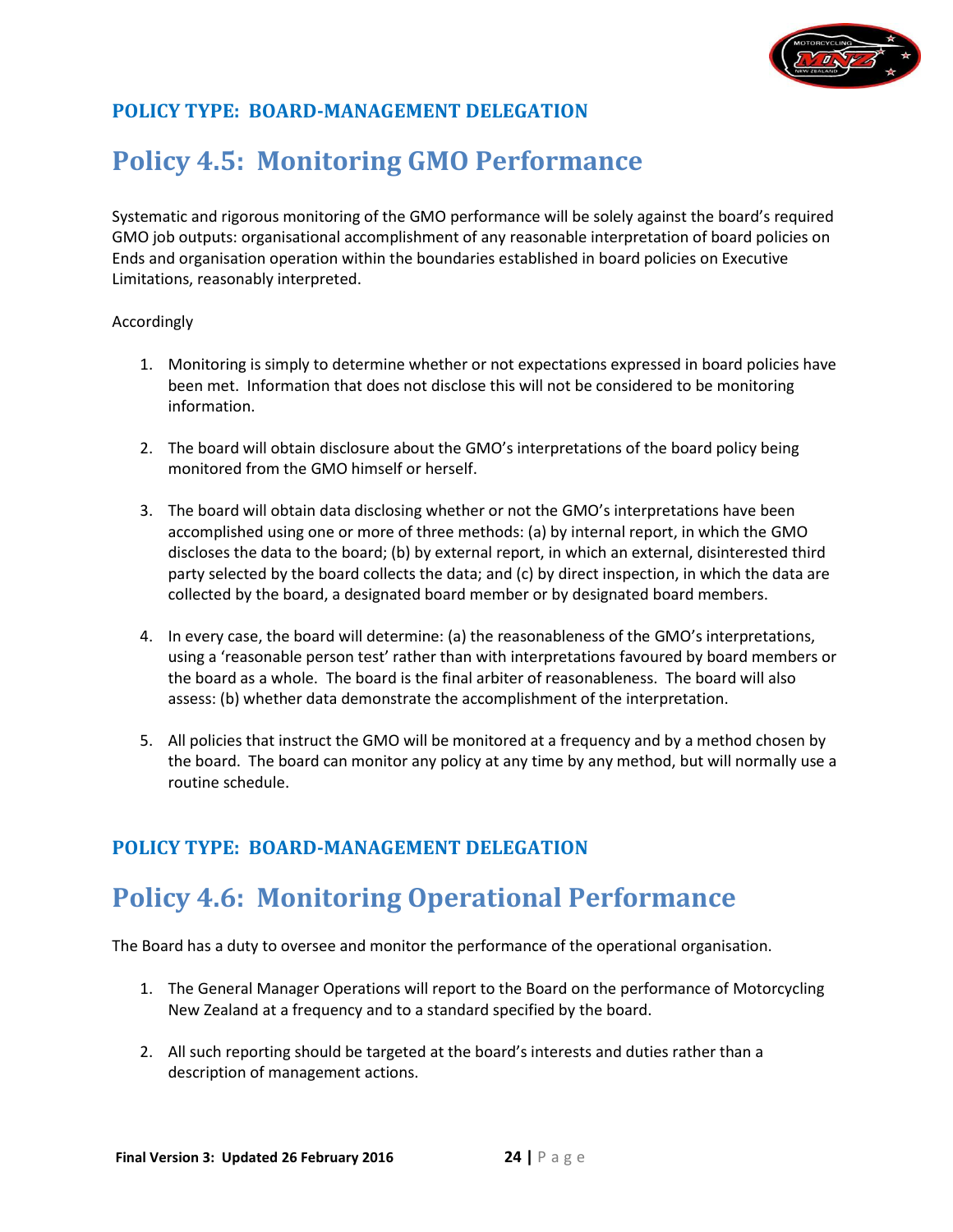

## **Policy 4.5: GMO's Performance Assessment**

The General Manager Operations performance will be continuously, systematically and rigorously assessed by the Board against achievement of the Board-determined strategic outcomes and compliance with General Manager Operations Delegation policies. The Board will provide regular performance feedback to the General Manager Operations.

- 1. Organisation performance will be only that performance revealed by the monitoring system to be directly related to criteria given by the Board in policy.
- 2. The standard applied to all facets of the performance assessment shall be that the General Manager Operations has met or can demonstrate compliance with the intent or spirit of the Board's policies.
- 3. The Board may monitor any policy at any time using any method but will normally base its monitoring on a predetermined schedule.
- 4. The Board may use any one or more of the following three methods to gather information necessary to ensure General Manager Operations compliance with Board policies and thus to determine its satisfaction with that person's performance:
	- a. General Manager Operations reporting,
	- b. Advice from an independent, disinterested third party, or
	- c. Direct inspection by a Board approved Board member or group of Board members.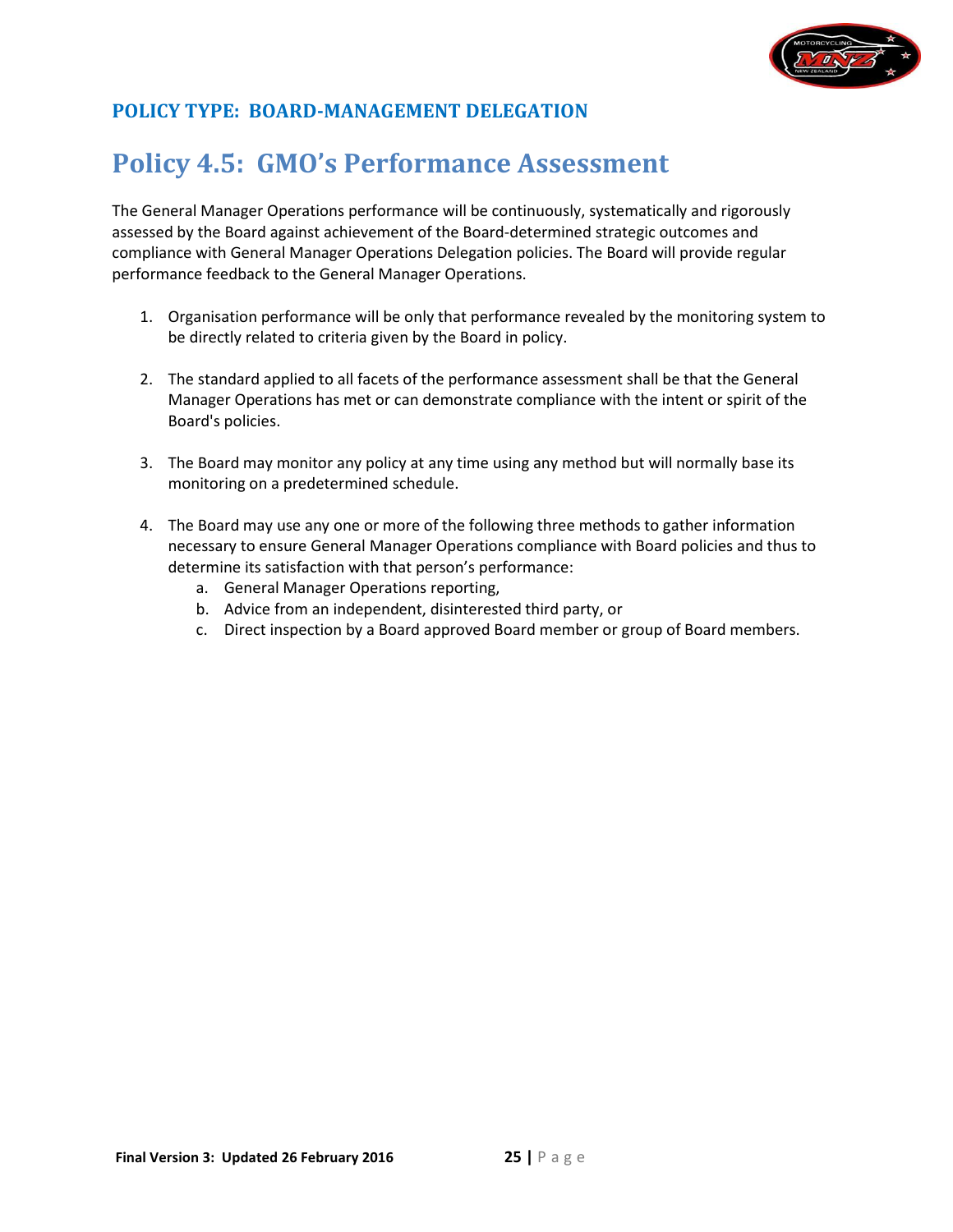# **Appendix The Rolling 12 month Board Calendar**

|                                                         | <b>Apr 15</b>                                                                                 | <b>May 15</b>                                             | <b>Jun 15</b>                                                                         | <b>Jul 15</b>                  | <b>Aug 15</b>                                                                                           | <b>Sep 15</b>                                                                | <b>Oct 15</b>                                           | <b>Nov 15</b>                                                                                           | <b>Dec 15</b>                                  | <b>Jan 16</b>                                                                        | <b>Feb 16</b>                                               | <b>Mar 16</b>                                                                                                          |
|---------------------------------------------------------|-----------------------------------------------------------------------------------------------|-----------------------------------------------------------|---------------------------------------------------------------------------------------|--------------------------------|---------------------------------------------------------------------------------------------------------|------------------------------------------------------------------------------|---------------------------------------------------------|---------------------------------------------------------------------------------------------------------|------------------------------------------------|--------------------------------------------------------------------------------------|-------------------------------------------------------------|------------------------------------------------------------------------------------------------------------------------|
| 'Ownership'<br>(Membership)<br><b>Connection</b>        | Consult<br>on Draft<br>Ends                                                                   | Confirm<br>2016 Ends                                      |                                                                                       |                                |                                                                                                         |                                                                              |                                                         |                                                                                                         |                                                |                                                                                      |                                                             |                                                                                                                        |
| Board's own<br><b>Tasks</b>                             | Draft<br>2016<br>Ends                                                                         | AGM<br>Ends<br>Report<br>2014 &<br>update                 |                                                                                       |                                | Board<br>meeting                                                                                        |                                                                              |                                                         | Board<br>meeting                                                                                        |                                                |                                                                                      |                                                             |                                                                                                                        |
| <b>GMO to Board</b><br><b>Monitor</b><br><b>Reports</b> | 1 2014<br><b>Ends</b><br>summary<br>2.6<br><b>Financial</b><br>Condition<br>s &<br>activities | 1 Ends<br>(Part A)<br>2 Global<br>Executive<br>Constraint | 2.1<br>Interactions<br>with Club<br>and<br>Members<br>2.13<br>Responsible<br>Advocacy | 2.2<br>Event<br>Managem<br>ent | 2.5<br>Financial<br>Planning/<br><b>Budgeting</b><br>2.6<br>Financial<br>Condition<br>s &<br>activities | 1 Ends<br>(Part B)<br>2.3<br>Treatmen<br>t of Staff<br>and<br>Volunteer<br>s | 2.4<br>Interactio<br>ns with<br>Key<br>Stakehold<br>ers | 2.6<br>Financial<br>Condition<br>s &<br><b>Activities</b><br>2.7<br>Emergenc<br>y GMO<br>Successio<br>n | 2.9<br>Remunera<br>tion and<br><b>Benefits</b> | 1 Ends<br>(Part C)<br>2.10<br>Communi<br>cation<br>and<br>Support<br>to the<br>Board | 2.11<br>Marketing<br>Sponsorsh<br>ip and<br>Fundraisin<br>g | 2.6<br><b>Financial</b><br>Condition<br>s &<br><b>Activities</b><br>2.12<br>Ends<br>Focus of<br>Grants or<br>Contracts |